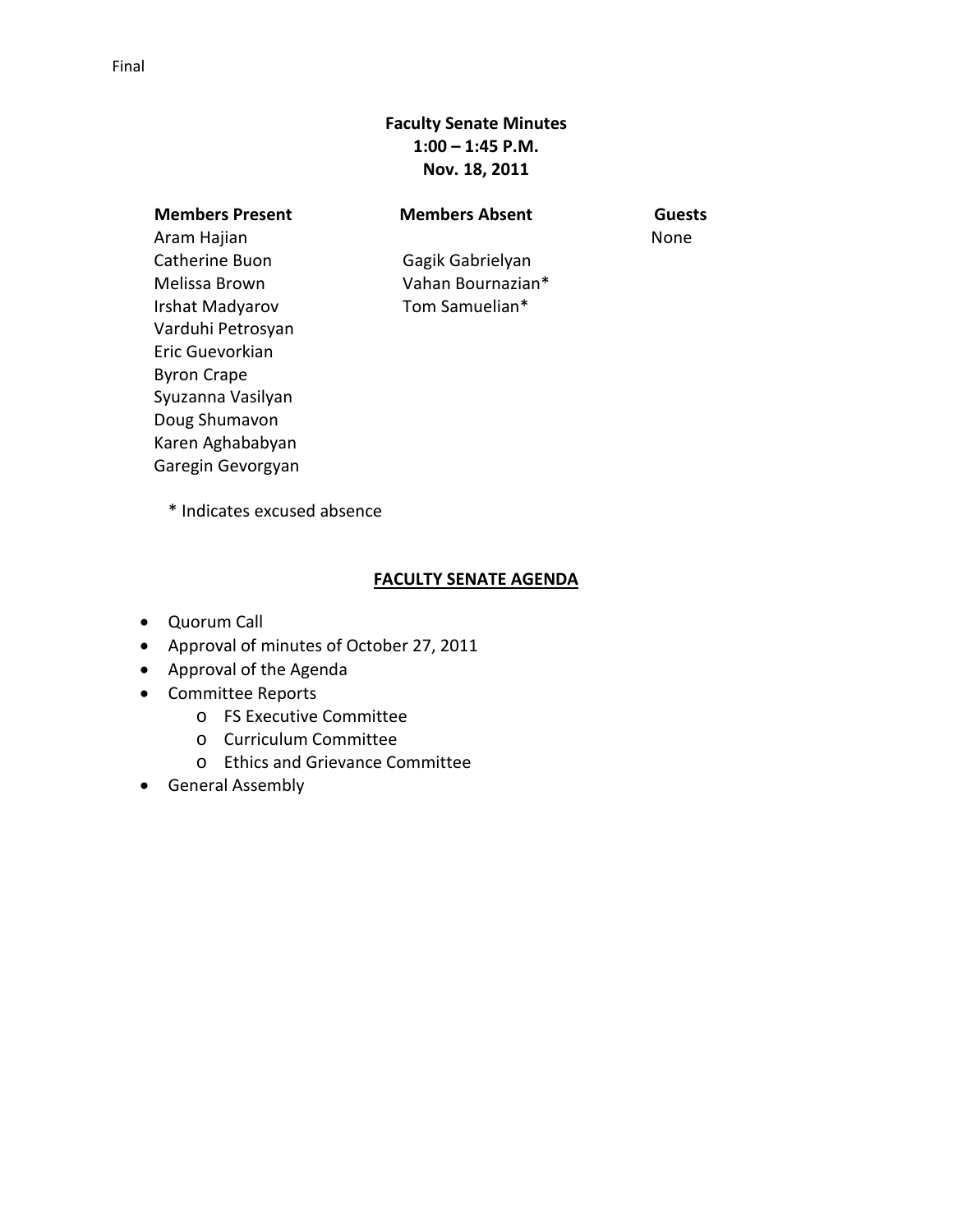#### **MINUTES**

#### • **Quorum Call** Quorum present

# • **Approval of the minutes of October 27, 2011**

Aram Hajian moved that the Minutes be approved as amended, and Syuzanna Vasilyan seconded the motion. The minutes were approved by majority of votes with three abstentions.

# • **Approval of the agenda**

Varduhi Petrosyan moved that the agenda be approved and Aram Hajian seconded the motion. The agenda was approved by consensus.

# • **Committee Reports**

# o FS Executive Committee

FS Executive Committee met to discuss the agendas for the FS meeting and General Assembly.

# o Curriculum Committee (CC)

CC discussed and approved of three course modification proposals from PSIA:

- European Neighborhood Policies (Appendix A)
- Security Policy Course (Appendix B)
- Master's essay/Internship report (Appendix C)

Aram Hajian moved that the proposal for the European Neighborhood Policies be approved, and Varduhi Petrosyan seconded the motion. The proposal has been approved by consensus.

Catherine Buon moved that the proposal for the Security Policy Course be approved, and Aram Haijan seconded the motion. The amendments have been approved by consensus.

Karen Aghababyan moved that the proposal for the Capstone project Master's Essay/Internship Report be approved, and Garegin Gevorgyan seconded the motion. The amendments have been approved by consensus.

o Ethics and Grievance Committee Nothing to report.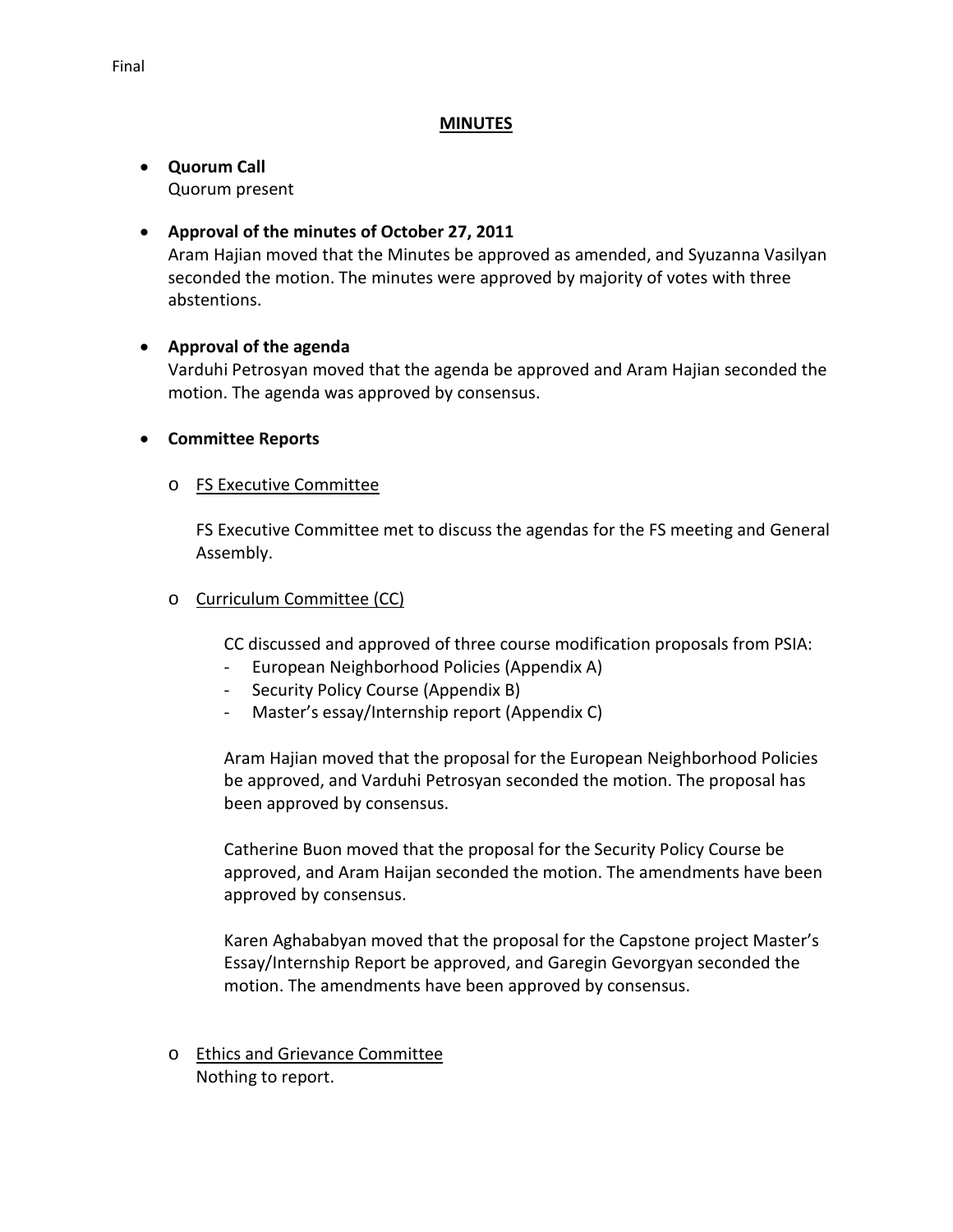# o Committee on the Extension Program (CEP)

Byron Crape was asked to join the search committee for the new Director of the Extension Program. The CEP committee will meet within the next several days to discuss recommendations from CEP and Faculty Senate.

# **Action item: Faculty senate members to send in their recommendations and ideas to Byron Crape.**

# • **General Assembly**

Date: Dec. 2, Friday, 1:00 PM

Place: a circular room in PAB (308E?)

Agenda:

- o Updates from the Administration led by President Boghosian
	- Updates about the undergraduate program
	- Faculty contracts

o WASC updates and discussion – led by Tom Samuelian and Sharistan Melkonian.

Doug Shumavon moved that the agenda for the General Assembly be approved, and Byron Crape seconded the motion. The agenda has been approved by consensus.

Meeting was adjourned 1:45 PM

Minutes respectfully submitted by Irshat Madyarov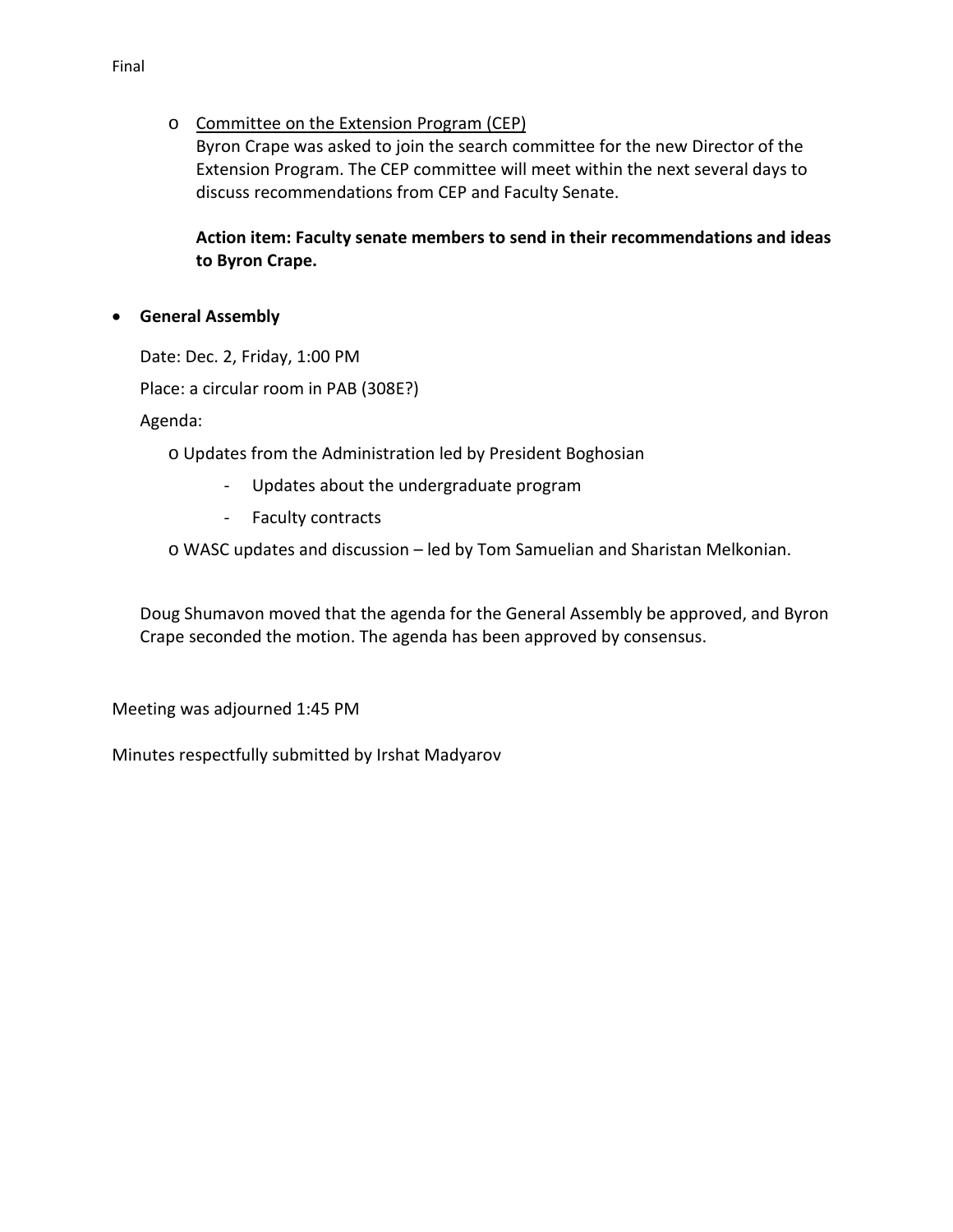# **Appendices Appendix A**

#### **Course Proposal and Modification Form**

Academic Program: **Political Science and International Affairs** Course No. PS 322Course Name**: European Neighborhood Policy** Check if New: X

Nature of Change:

Administrative: Substantive: X Degree requirement change:

*For further information change classification, refer to the Course Proposal and Modification Process.*

The Sponsoring Department should attach a Report and any supporting documents with the following information:

(1) Proposed Change (for new or modified courses attach a description):

(2) Rationale for Change:

(3) Procedural History (Describe key steps and dates in consultative process within the Sponsoring Program for the proposed change).

Decision of the Curriculum Committee for further action:

|                                                | Approved? |    |             |
|------------------------------------------------|-----------|----|-------------|
|                                                | Yes       | No | Date        |
| If approval of Curriculum Committee required:* |           |    | 15 Nov 2011 |
| If Faculty Senate Approval required:           |           |    |             |
|                                                |           |    |             |

Upon completion of action by the Curriculum Committee, deposit this form with the Provost.

\*If not approved by Curriculum Committee, the Curriculum Committee will provide a written rationale for its decision.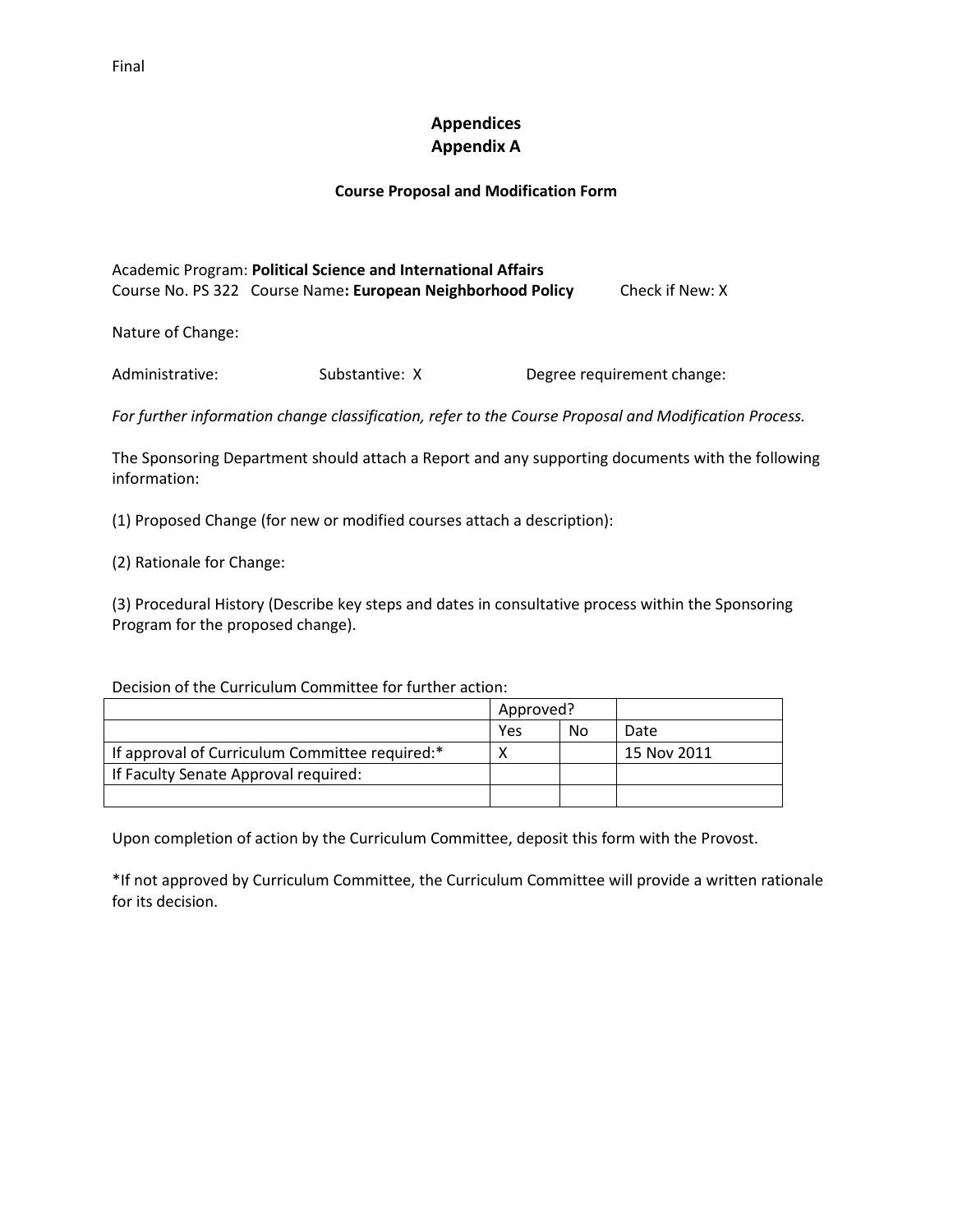# COURSE PROPOSAL AND MODIFICATION FORM

Supporting Report for PS 322 – European Neighborhood Policy

This course addresses the growth of the European community and looks at the development of the ENP toward North Africa and the eastern countries of the former Soviet Union. It engages students by looking at European reform, economic and social cooperation and development, trade-related issues, market and regulatory reform, cooperation in justice, freedom and security issues among others.

This course fills a void in the curriculum on Europe and its impact on its neighbors.

Throughout the past several months there have been discussions about gaps in the curriculum. Teaching this course in the Winter Quarter 2012 provides an opportunity to address this issue and fill the gap.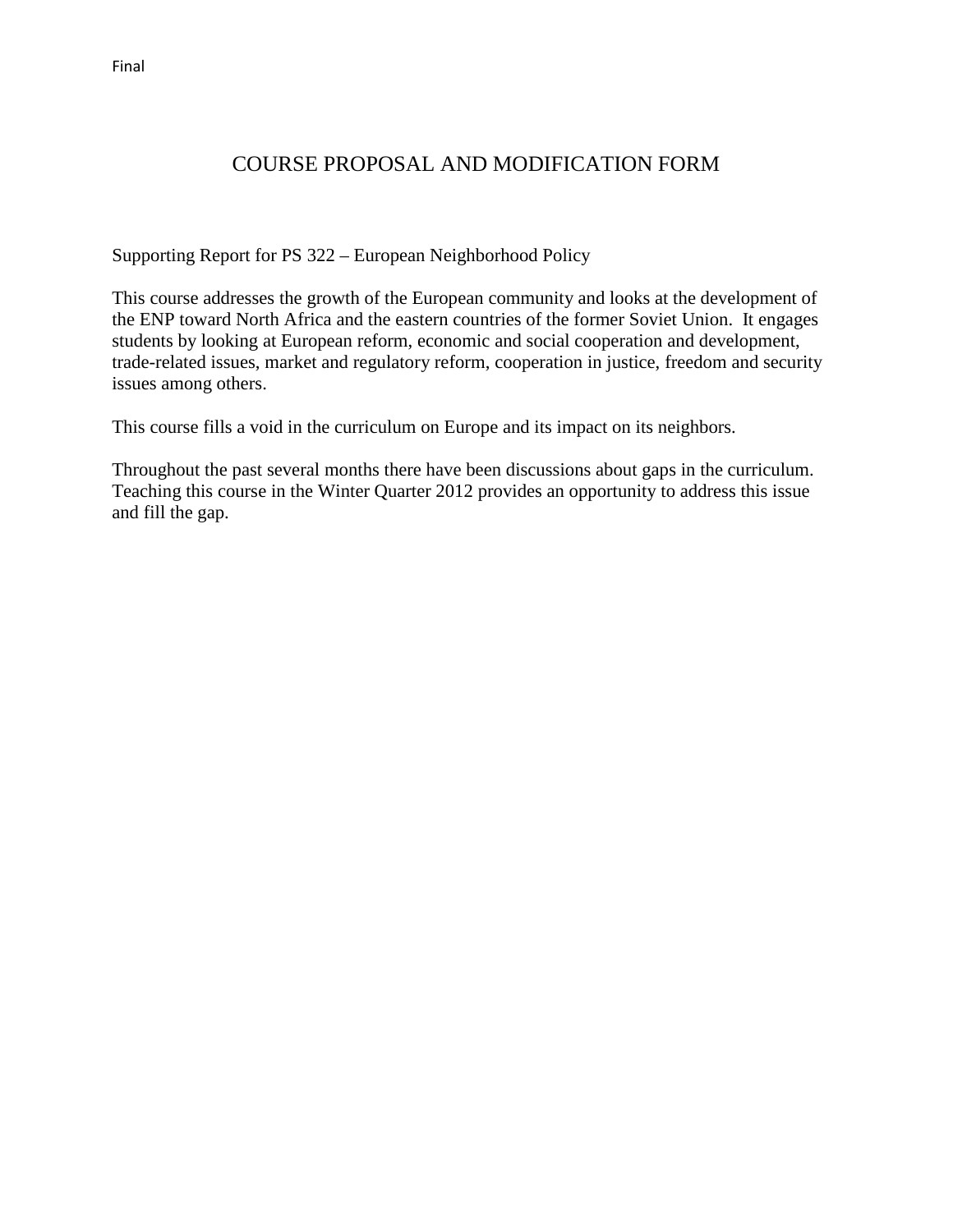

# **Course Syllabus**

# **"The European Neighborhood Policy (ENP)"**

**(4 credits)** 

**Winter, 2012**

**PS 322**

**Dr. Syuzanna Vasilyan Assistant Professor School of Political Science and International Affairs (PSIA)** 

*E-mail: svasilyan@aua.am Office hours: Friday – 10am-1pm*

#### **Essentials**

- The courses "International Relations" and "European Integration" are pre-requisites for this course.
- Students with special needs are asked to approach the Professor beforehand.
- Those receiving lower than a "C" for the course will be given a chance to take a test (see [http://www.aua.am/students/Handbook.pdf\)](http://www.aua.am/students/Handbook.pdf).
- Students have to demonstrate respect and ethical conduct in class (see [http://www.aua.am/students/STUDENT\\_CODE\\_OF\\_ETHICS.pdf\)](http://www.aua.am/students/STUDENT_CODE_OF_ETHICS.pdf).
- The students are required to familiarize themselves with the AUA library resources and have adequate computer skills.

# **Overview**

The European Neighborhood Policy (ENP) was developed by the European Union (EU) in 2006. While work in progress, like the EU project itself, the policy carries a charge, which makes it stand out from among the policies of other global actors.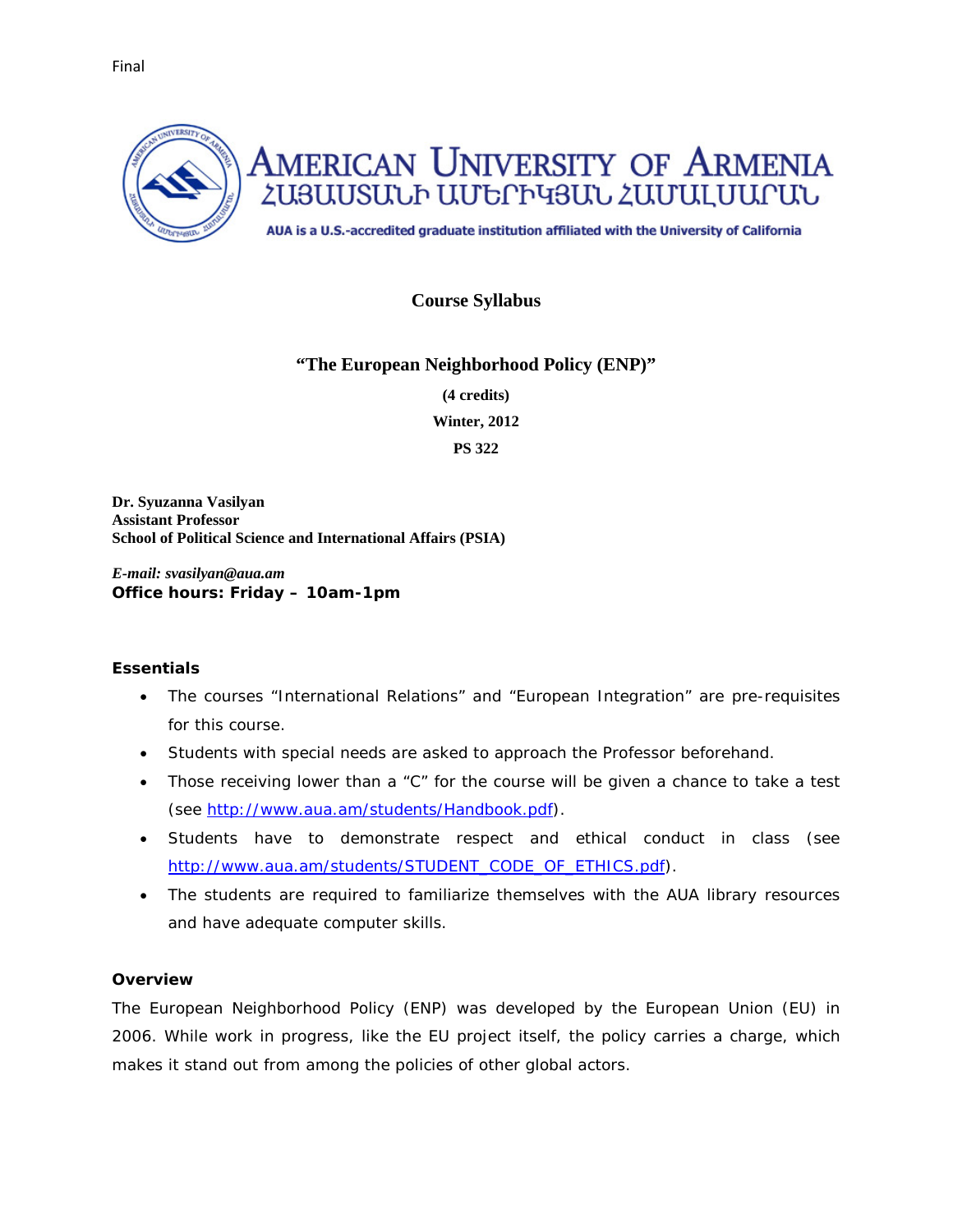Firstly, the ENP is first-of-a-kind policy, which has tried to bring together the peripheries of today's EU (comprising twenty seven member-states), namely the Arabspeaking countries of North Africa and the Middle East, as well as Israel, and the eastern countries of the former Soviet Union under the same umbrella. Meanwhile, the Union has as of 2008 and 2009, respectively, differentiated between the south and the east by launching the Union for the Mediterranean (UfM) and the Eastern Partnership (EaP).

Secondly, the ENP is a comprehensive external relations undertaking covering all the spheres of public life by fostering political dialogue and reform, economic and social cooperation and development, trade-related issues, market and regulatory reform, cooperation in justice, freedom and security issues, transport, energy, information society, environment, research and development, as well as people-to-people contacts, civil society, education, public health of the partnering countries. In the meantime, the Union works with the neighbors to ensure stability, security and peace.

Thirdly, the ENP has become a new subject-matter of inquiry. It has stimulated research on its implications, developments, as well as repercussions thereby enriching the field of EU studies and making it an interesting case-study for International Relations (IR) scholars. It provides ample room for potential scholarly investigation, which should bridge European Studies and IR. In this manner, previously studied regions, such as the Middle East, North Africa, former Soviet Union have regained their importance through the strands of development, conflict resolution, democracy promotion, regionalization and transition literature, which have, in their turn, been given a new vibe.

Finally, the ENP has challenged political thinking by casting a new light on geopolitics, making to reconsider the previous geographic arrangements, opening new avenues for political cooperation and facilitating new approaches to efficient policy-making.

Thereby the ENP stands out as most enticing for future scholars, policy-makers and practitioners. This course will intend to reveal, ponder and assess it in a scholarly fashion.

#### **Structure**

The first part of the course will dwell on the concepts 'European', 'neighborhood' and 'policy'. It will aim at uncovering the policy both inductively and deductively through a plethora of theoretical lenses; helping to understand the link between enlargement and neighborhood policies by referring to the geographic and political factors; analyzing the institutional architecture of the EU and partner countries. Moreover, it will look at the EU's other geographic neighbors covered by EEA/EFTA and Balkan countries. Hereby the focus will be laid upon the EU's relations with them as targeting a different *finalite*.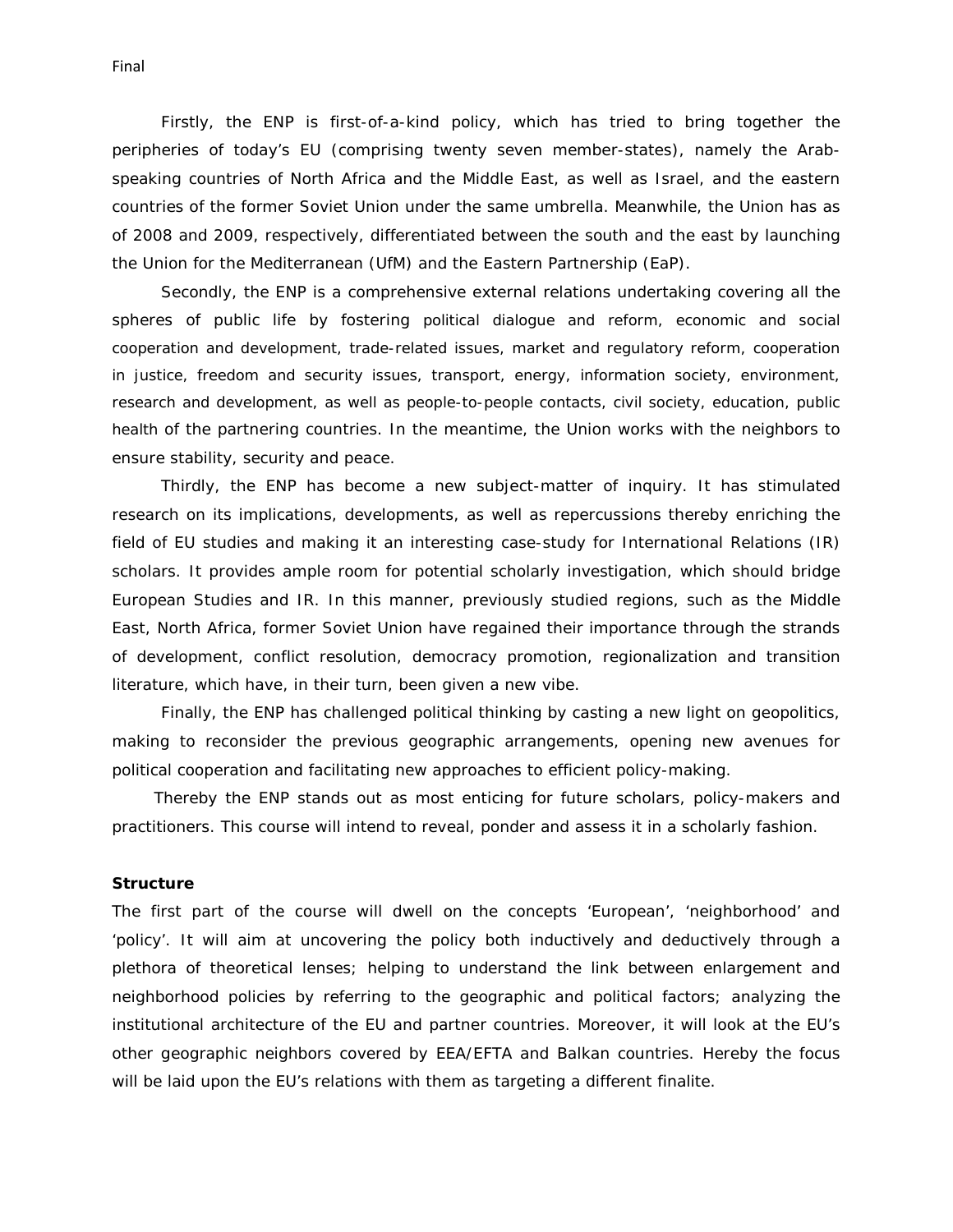The second part will look into Maghreb, Mashreq, Middle East and Eastern European 'regions' in order to expound on the concept of 'region', as well as consider the differences among them and the variations in the Union's approach towards these 'partners'. In addition, it will delve into the EU-US relations in the southern and eastern dimensions, as well as the Union's cooperation with other inter-governmental organizations (IGOs) in the 'neighborhood'.

The third part will tackle the policy domains, notably, democracy, rule of law and human rights, internal market and trade, agriculture, sanitary and phytosanitary issues, as well as justice, freedom and security. These sessions will represent lectures by EU advisors to Armenia many of whom gained expertise working in other neighboring countries and/or EU member states, which joined the Union after 2004 or developing countries. The final session will be a convention dealing with energy, social, environmental and security issues.

#### **Objectives and Outcomes**

The course will aim at

- $\triangleright$  disclosing the rationale of the ENP;
- $\triangleright$  tracing the tactics/strategy of the policy;
- detecting the nature of the EU as a global player *via* its external policy 'priority';
- $\triangleright$  providing both theoretical and hands-on knowledge as far as the ENP is concerned.

As a result, the students will be capable of

- analytically and critically evaluating the ENP and the Union's policies (policy domains) with respect to separate neighboring countries;
- $\triangleright$  positioning the ENP within the existing conceptual/theoretical frameworks (micro, mid-range, grand theories);
- $\triangleright$  delineating the policy, comparing it, situating within various strands of policy-related literature;
- $\triangleright$  writing both research and policy papers.

#### **Methods and Assessment**

The Professor will act as a lecturer, discussant and/or moderator during the sessions. The students are required to read all the assigned material, as well as consult additional resources, as applicable. Participation (not just the quantity but also the quality of interventions, as well as ethical behavior) will comprise 20% of the grade. For the final convention the students will be divided into thematic panels and make presentations on the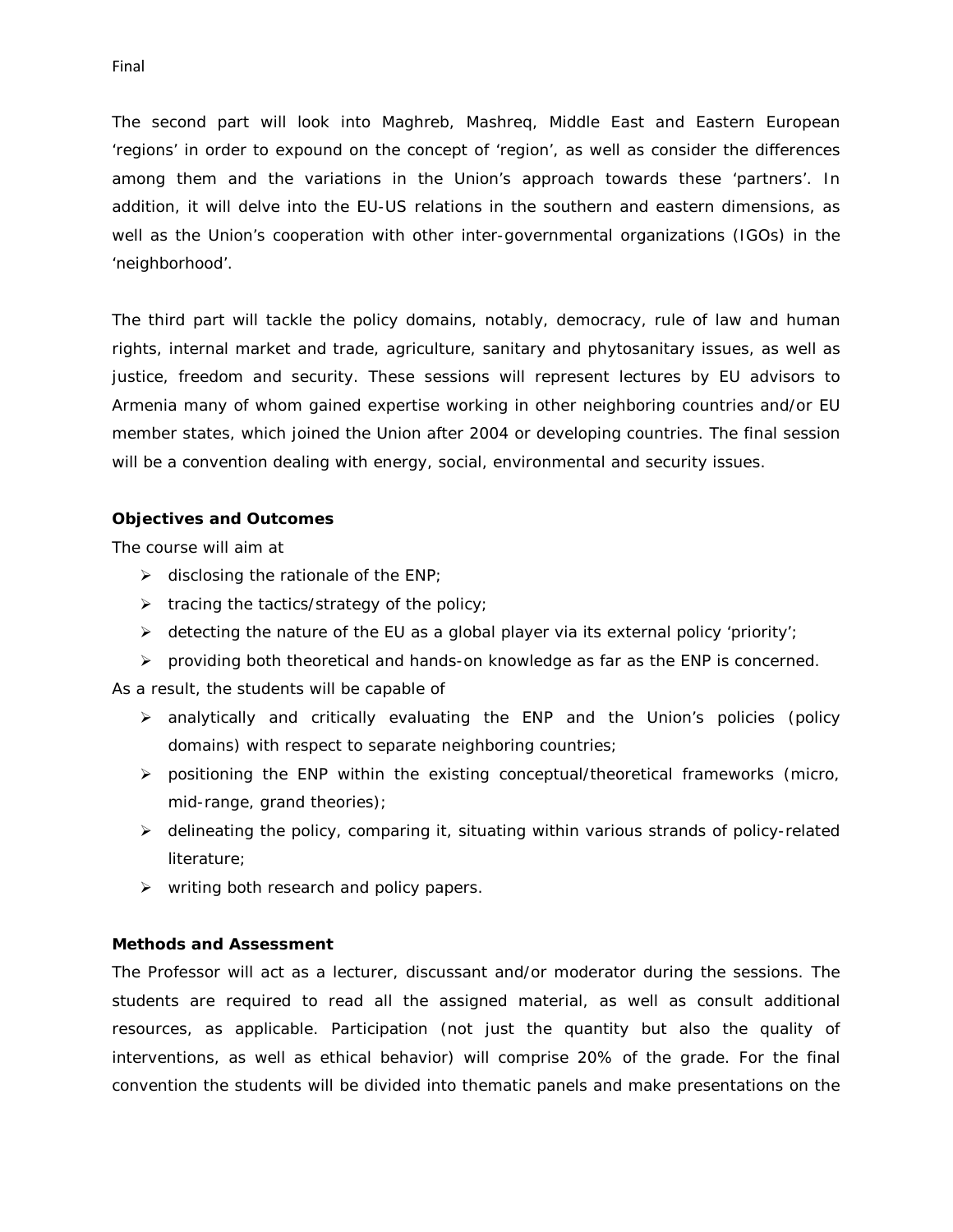assigned sectors of the ENP. Plagiarism and more than two absences without a justified reason will lead to automatic failure of the course.

In the process of the course the students will have to write a policy paper by focusing on a particular neighboring country (the topics will be assigned during the first session on the basis of preferences expressed by the students; should there be more students willing to write/present on a particular country, lottery will be drawn) amounting to 2000 words and deliver a 20-minutes-long presentation. The latter should be policy-driven and policy-oriented and reflect the most recent developments in the relations between the EU and the particular neighboring country. The paper and the presentation will comprise 20% of the grade each. The papers should be sent to the Professor and the fellow students on Saturday by 12pm for the Tuesday session and on Monday by 12pm for the Thursday session so as to enable everybody to read the papers beforehand and partake in a constructive classroom discussion.

The final paper – comprising 4000 words – should be a research paper whereby the policy is tied to a conceptual/theoretical framework. This paper should take two or more countries and compare them or focus on a region. It will comprise 40% of the grade. The class will rely both on classical and various innovative interactive formats.

The students will be a) expected to follow EuroNews on a regular basis and b) required to read the documents found on the website of the ENP/European Commission/EU at [http://ec.europa.eu/world/enp/documents\\_en.htm.](http://ec.europa.eu/world/enp/documents_en.htm) Most importantly, specialized resources can be found 1) in academic journals, 2) on think tank websites, 3) *qua* analytical media outlets, respectively:

- 1) European Foreign Affairs Review, Journal of Common Market Studies, Journal of European Public Policy, European Union Politics, European Journal of Political Research, West European Politics;
- 2) ARENA, Centre For European Policy Studies (CEPS), European Policy Centre (EPC) Centre for European Reform (CER), Chatham House, EuroMesco;
- 3) EurActive, EUObserver, EuropeanVoice, Europe's World, E!Sharp.

#### **Outline**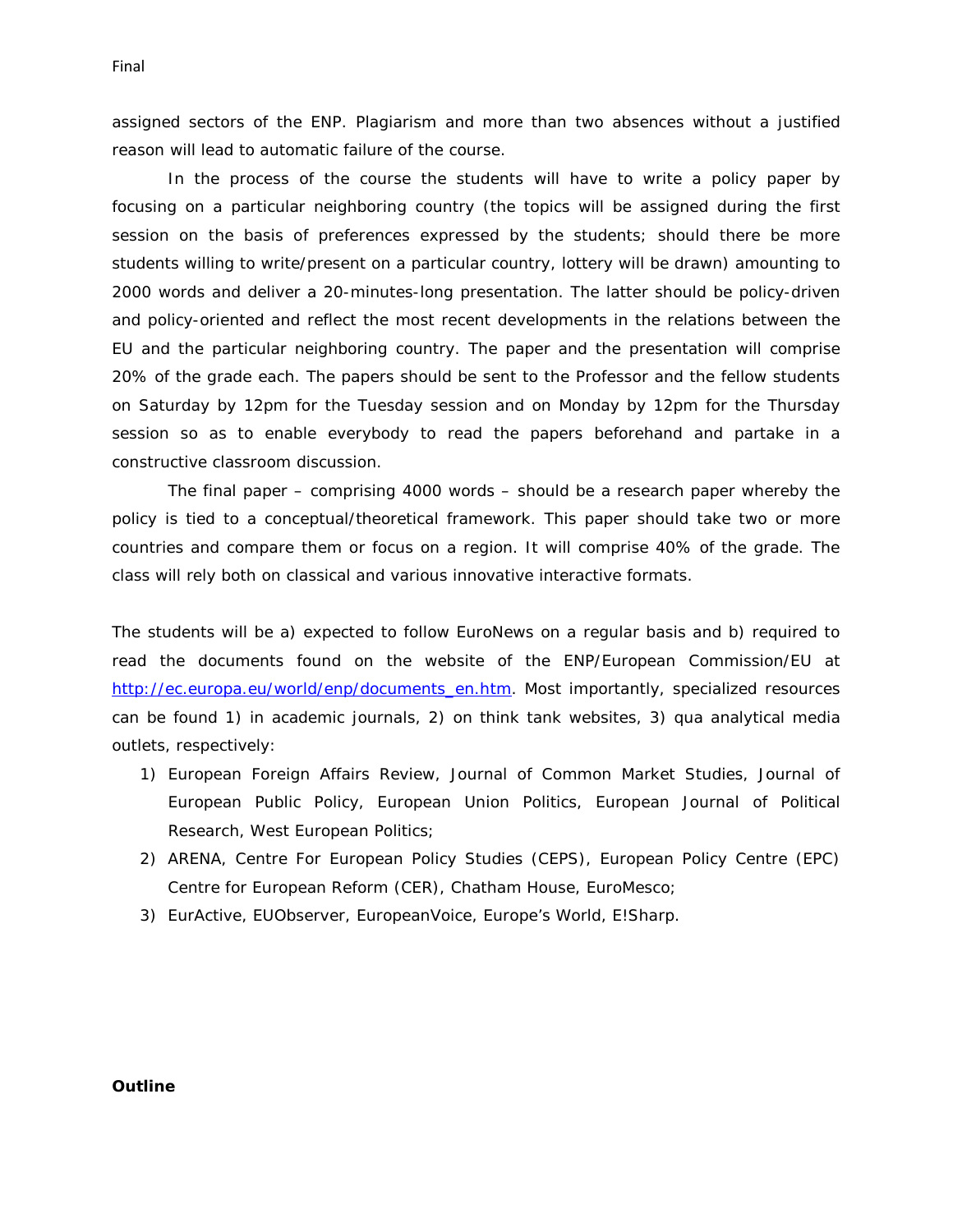#### **Part 1: The European Neighborhood**

**Session 1: Introduction** - general and specific expectations of the Professor and expressions of interest by the students regarding the papers and presentations

# *Session 2: ENP – from Policy to Theory and Vice Versa*

Olsen Lavenex Lavenex et al Schimmelfennig

#### *Session 3: Enlargement-ENP - From Policy to "Policy"*

Dodini and Fantini Lippert Kelley Smith

Schimmelfennig

*Session 4: European Free Trade Area (EFTA) - Norway, Iceland and Switzerland* Sverdrup Emerson Egeberg

# *Session 5: Candidates - Croatia, Former Yugoslav Republic of Macedonia (FYROM), Montenegro and Turkey* Freyburg Islam

*Session 6: Potential Candidates - Albania, Bosnia and Herzegovina, Serbia and Kosovo* Klasnja Hoffman **Juncos**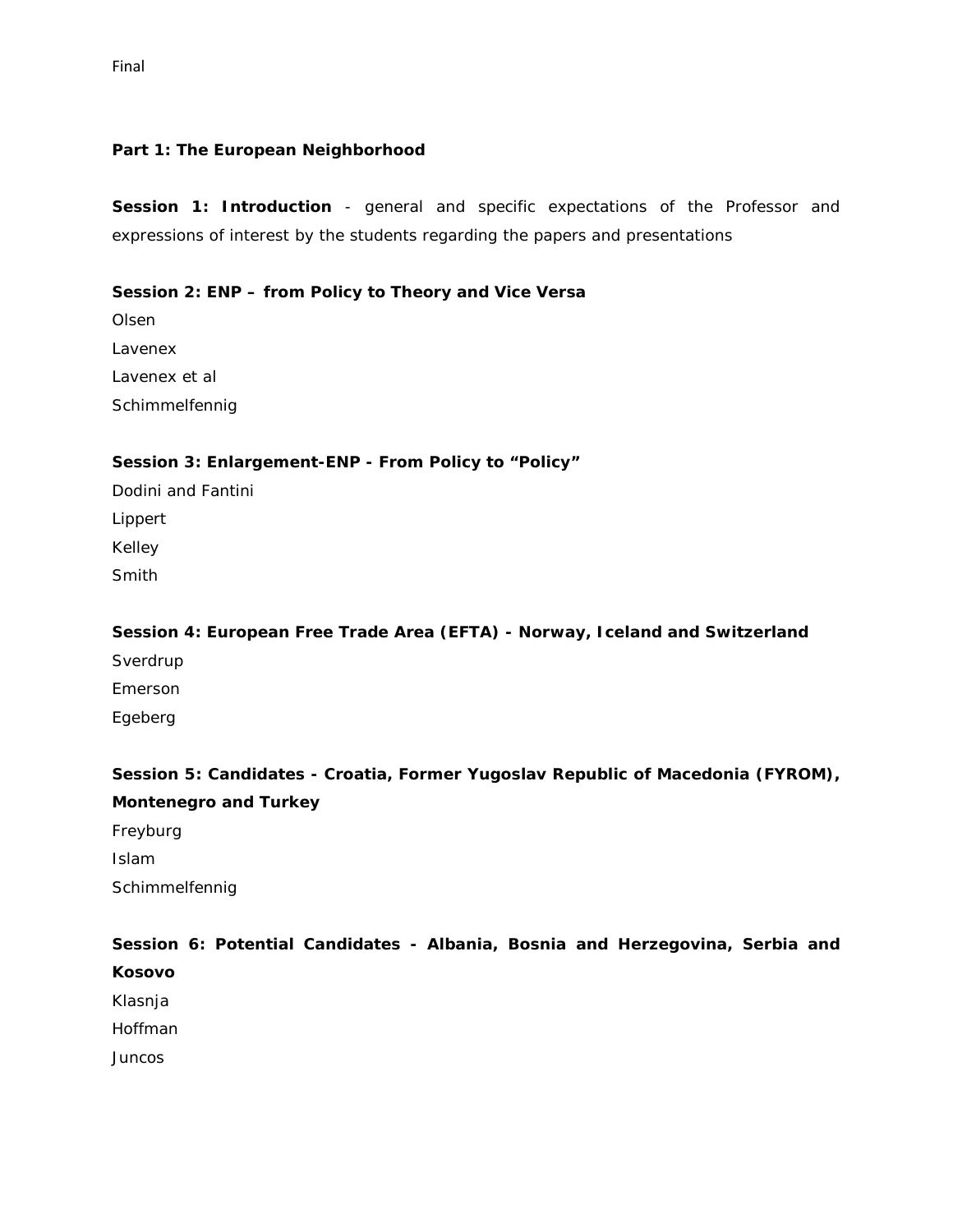# *Session 7: Russia*

Zaslavskaia Averre Haukkala

# **Part 2: The EUropean Neighborhood Policy**

# *Session 8: Maghreb - Algeria, Libya, Morocco and Tunisia*

Tanner Pace Tocci and Cassarino

# *Session 9: Mashreq - Egypt, Jordan, Lebanon and Syria*

Momani Seberg Comelli

# *Session 10: Middle East: Israel and Occupied Palestinian Territory*

Del Sarto and Schumacher Pardo Huber

# *Session 11: Eastern Europe - Belarus, Moldova, Ukraine*

Gatev

Delcour

Bosse

# *Session 12: Eastern Europe - South Caucasus (Armenia, Azerbaijan, Georgia)*

Vasilyan – security Vasilyan – conflicts Vasilyan – external legitimacy

# *Session 13: EU – US in the Neighborhood*

Barkey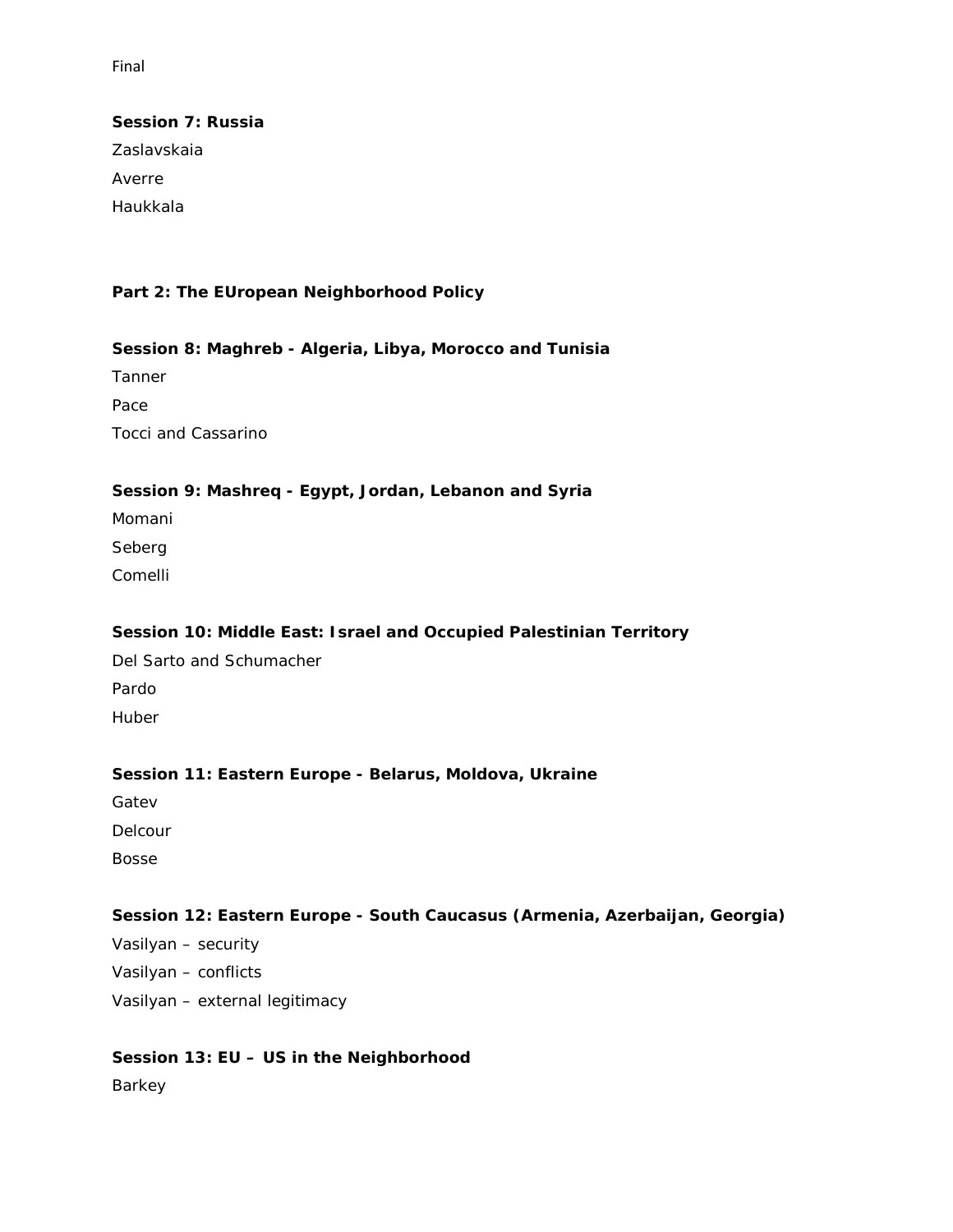Diez

Vasilyan

# *Session 14: EU – IGOs (CoE, OSCE, UN, NATO, etc.) in the Neighborhood*

Ghebali Bailes et al

# **Part 3: Policy Domains presented by EU Advisors**

# *Session 15: Internal Market and Trade*

Gstohl De Ville and Reynaert **Manners** 

# *Session 16: Agriculture, Sanitary and Phytosanitary Issues*

Tovias Grant

# *Session 17: Justice and Home Affairs*  Wichman

Pop

Collyer

# *Session 18: Democracy, Rule of Law and Human Rights*

Youngs Van Elsuwege Freyburg et al.

# *Session 19: Lecture by an Armenian-European Policy and Legal Advice Centre (AEPLAC) official on Armenia's Compliance with the EU Policies*

*Session 20: Convention on Energy, Social, Environmental Issues and Security* Energy – Wood, Lunds Universitet Social – Tomassini, Lannon e al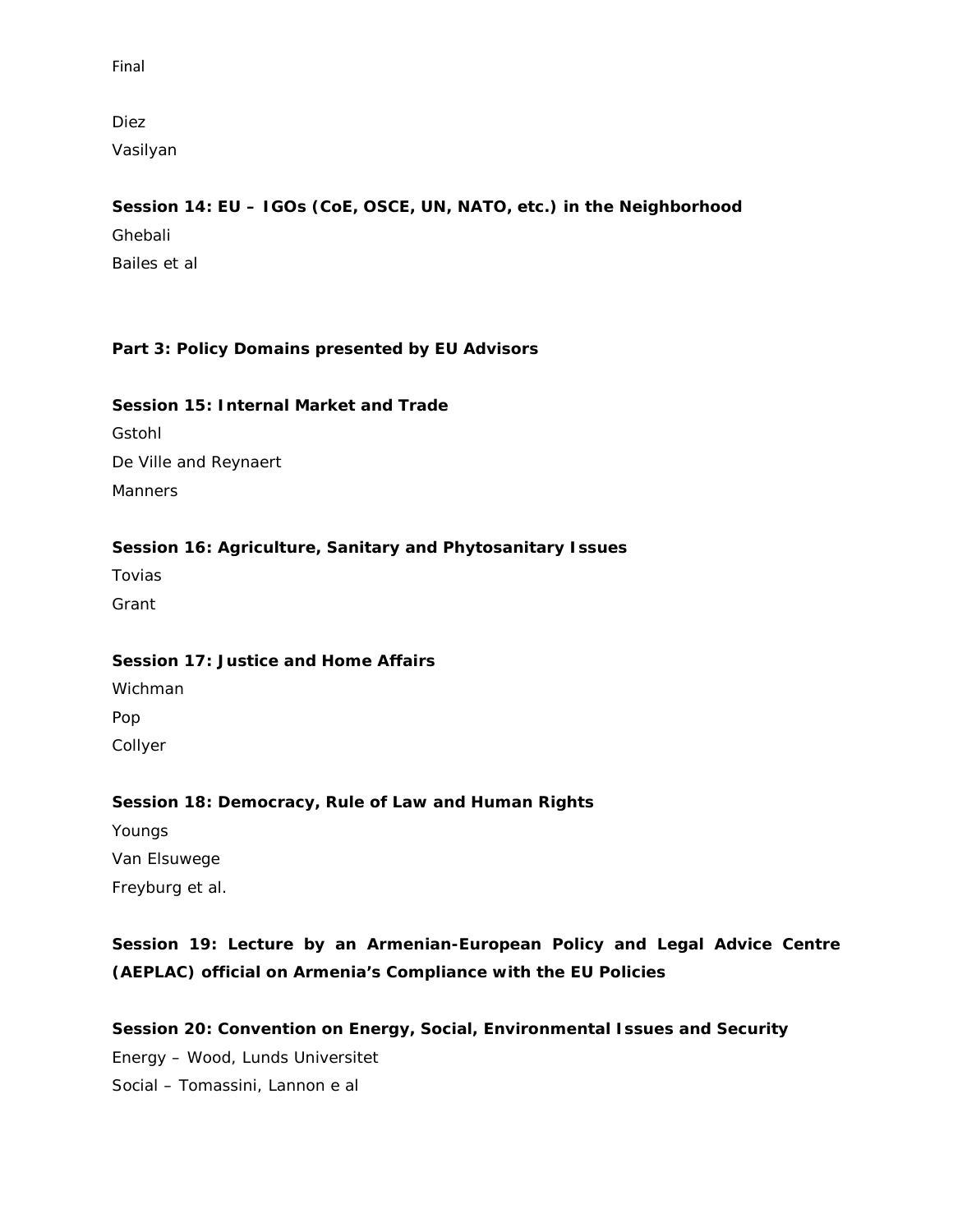Environmental – Costa

Security – Grevi

Overarching - Emerson et al.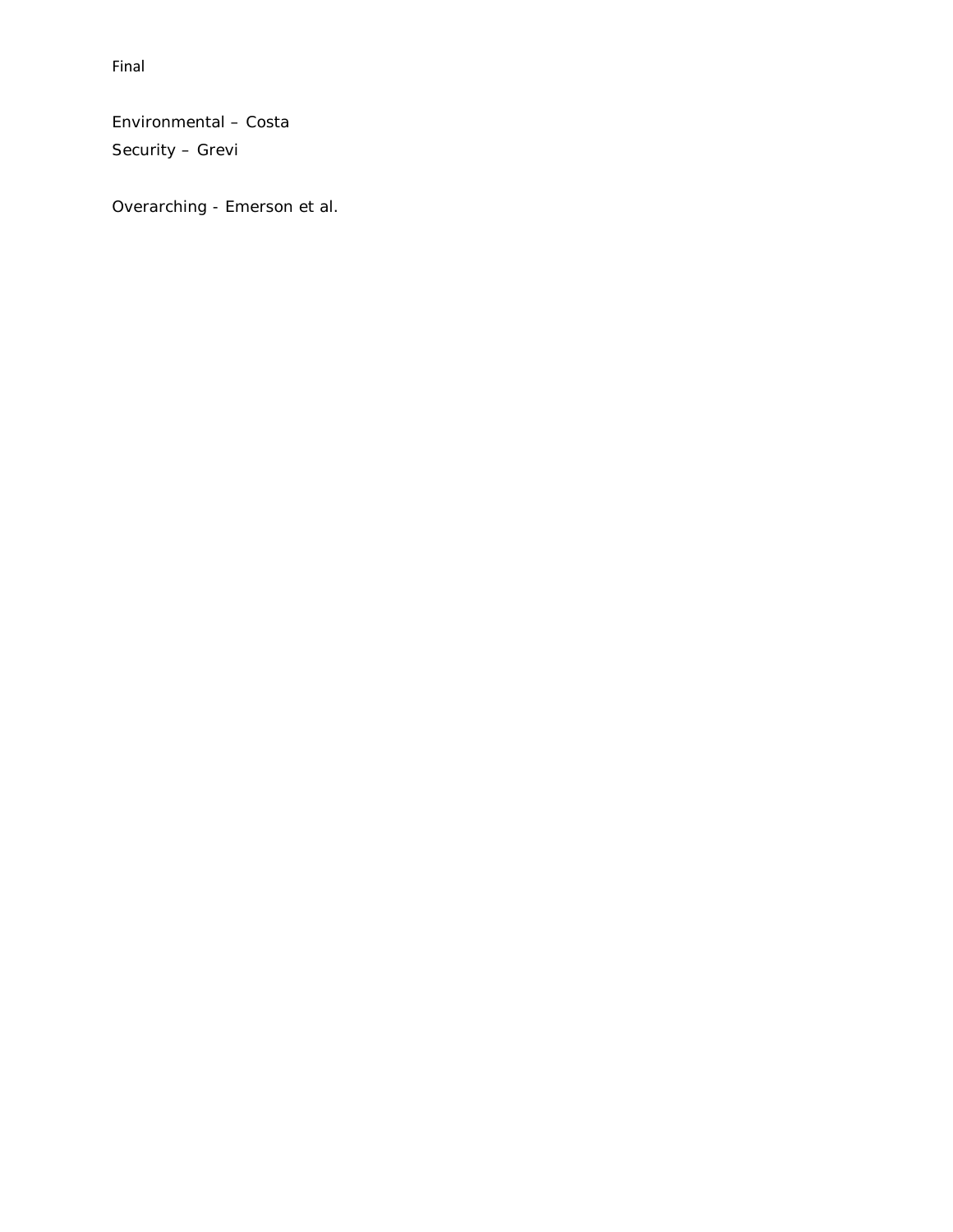# **Appendix B Course Proposal and Modification Form**

#### Academic Program: **Political Science and International Affairs**

Course No. PS 324 Course Name: Security Policy Check if New: X

#### **Nature of Change:**

Administrative: Substantive: X Degree requirement change:

*For further information change classification, refer to the Course Proposal and Modification Process.*

The Sponsoring Department should attach a Report and any supporting documents with the following information:

(1) Proposed Change (for new or modified courses attach a description):

(2) Rationale for Change:

(3) Procedural History (Describe key steps and dates in consultative process within the Sponsoring Program for the proposed change).

Decision of the Curriculum Committee for further action:

| Approved? |  |
|-----------|--|
|           |  |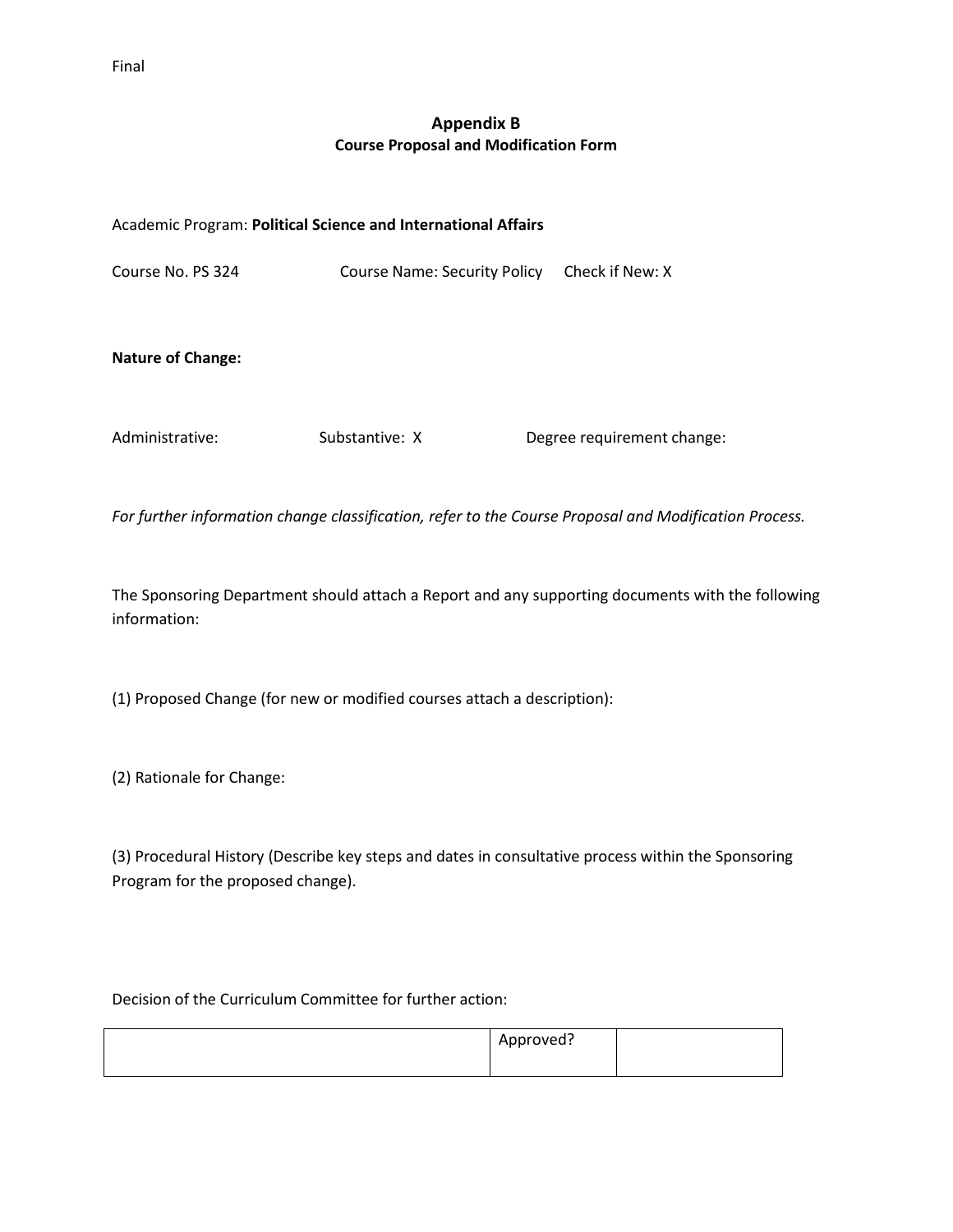|                                                | Yes | <b>No</b> | Date        |
|------------------------------------------------|-----|-----------|-------------|
| If approval of Curriculum Committee required:* | х   |           | 15 Nov 2011 |
| If Faculty Senate Approval required:           |     |           |             |
|                                                |     |           |             |

Upon completion of action by the Curriculum Committee, deposit this form with the Provost.

\*If not approved by Curriculum Committee, the Curriculum Committee will provide a written rationale for its decision.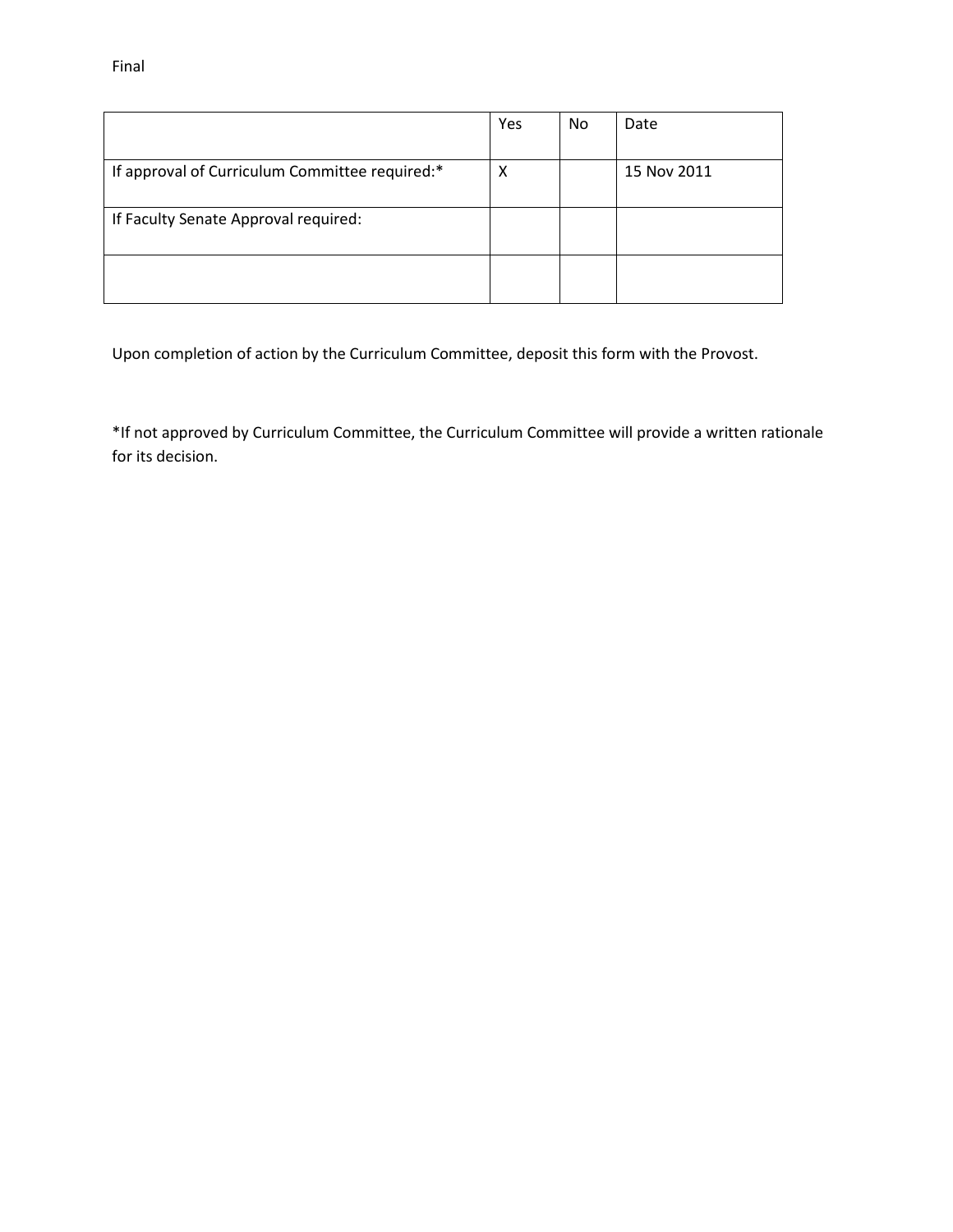# COURSE PROPOSAL AND MODIFICATION FORM

Supporting Report for PS 324 – Security Policy

This course addresses security policy and related issues. It covers decision making in national security issues, strategic planning and implementation of security policies. It explores implications of globalization and human rights on security matters and the interdependence of foreign and security policies.

This course fills a void in the curriculum on security issues.

Throughout the past several months there have been discussions about gaps in the curriculum. Teaching this course in the Winter Quarter 2012 provides an opportunity to address this issue and fill the gap.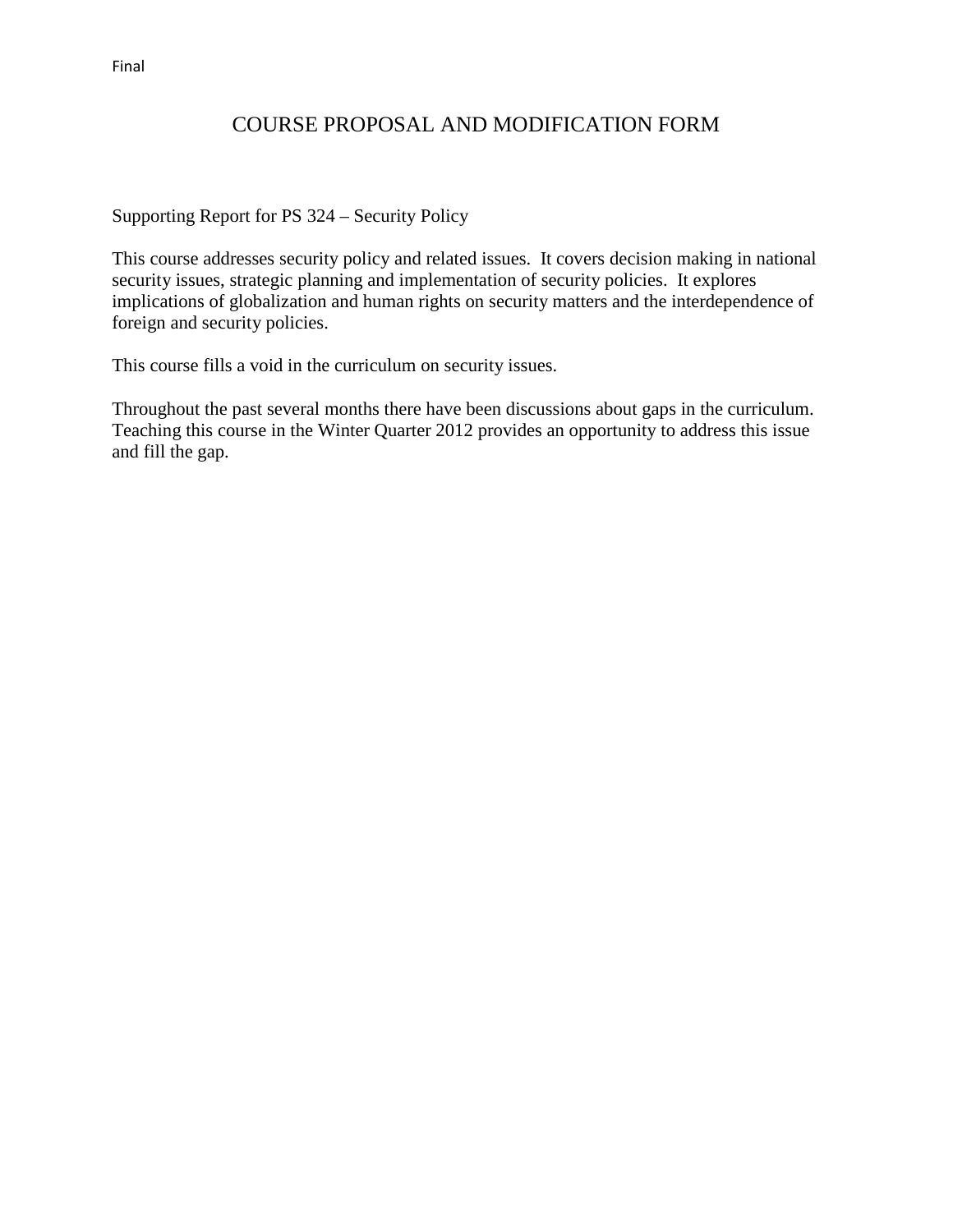#### AMERICAN UNIVERSITY OF ARMENIA

# POLITICAL SCIENCE AND INTERNATIONAL AFFAIRS PS \_\_\_

Winter 2012

Instructor: Dr. Vahram Ter-Matevosyan

Office: 135W (PAB 1<sup>st</sup> floor)

Class hours: Tuesdays & Thursdays 11:00-12:50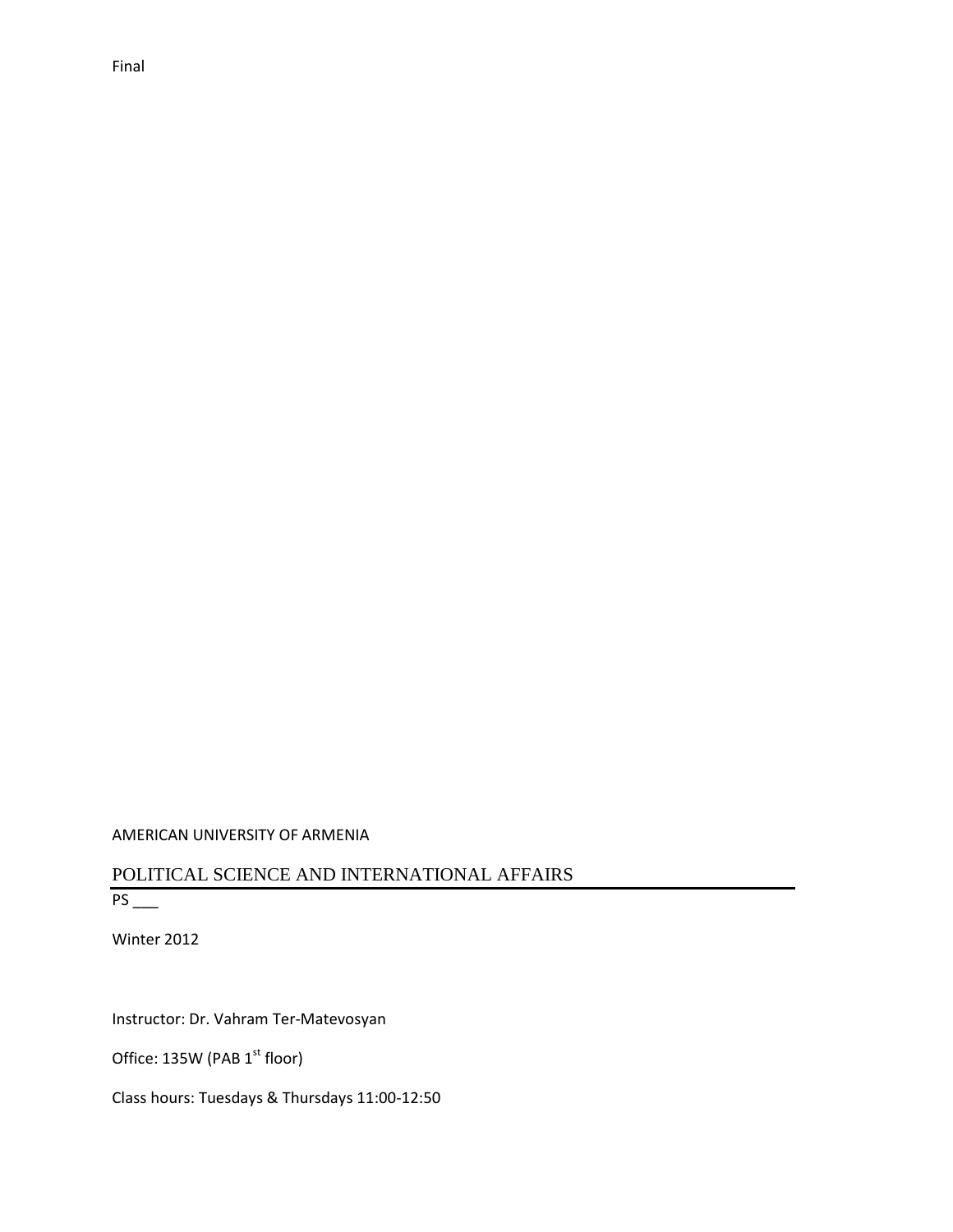Office hours: Thursdays 14:00 - 15:00

Credits: 4

Tel: 51-26-73

E-mail: termatevosyan@aua.am

PS \_\_\_ SECURITY POLICY

#### **SYLLABUS**

#### Course overview:

This course addresses a number of security related issues, including decision making in the national security matters, strategic planning and implementation of security related politics on the executive and different agency levels, implications of globalization and human rights on security related issues, interdependence of foreign and security policies. The course will also reflect upon Armenia's experience of national security policy planning and implementation. The course will be taught at the 114W PAB. The course is composed of lectures and seminars. Reading materials will be available both in electronic and hard-copy versions.

#### Course Objectives:

By the completion of this course students will be competent to:

- Distinguish between national security and state security dimensions
- Differentiate among different stages of identification, planning, implementation and management of security related political projects and initiatives
- Learn how governments address national security issues
- Learn how national interests and security policy translate into action;
- Consider the political nature of such processes in the national security community,
- Analyze issues and communicate the analytic drivers of policy options for the decisionmakers
- Understand key components of Armenian policymaking in security related issues and Learn American experience of security politics
- Understand the key trends, developments and potentials for resolution of security related issues.
- Identify various threats to security that emanate from the dilemmas of the interstate system, the state itself, and then turn to a discussion of the insecurity caused by sub-state and non-state actors, as well as analyze the methods used by states to counter these threats.
- Familiarize with the most important issues and debates in the national security;
- Learn to produce a policy paper.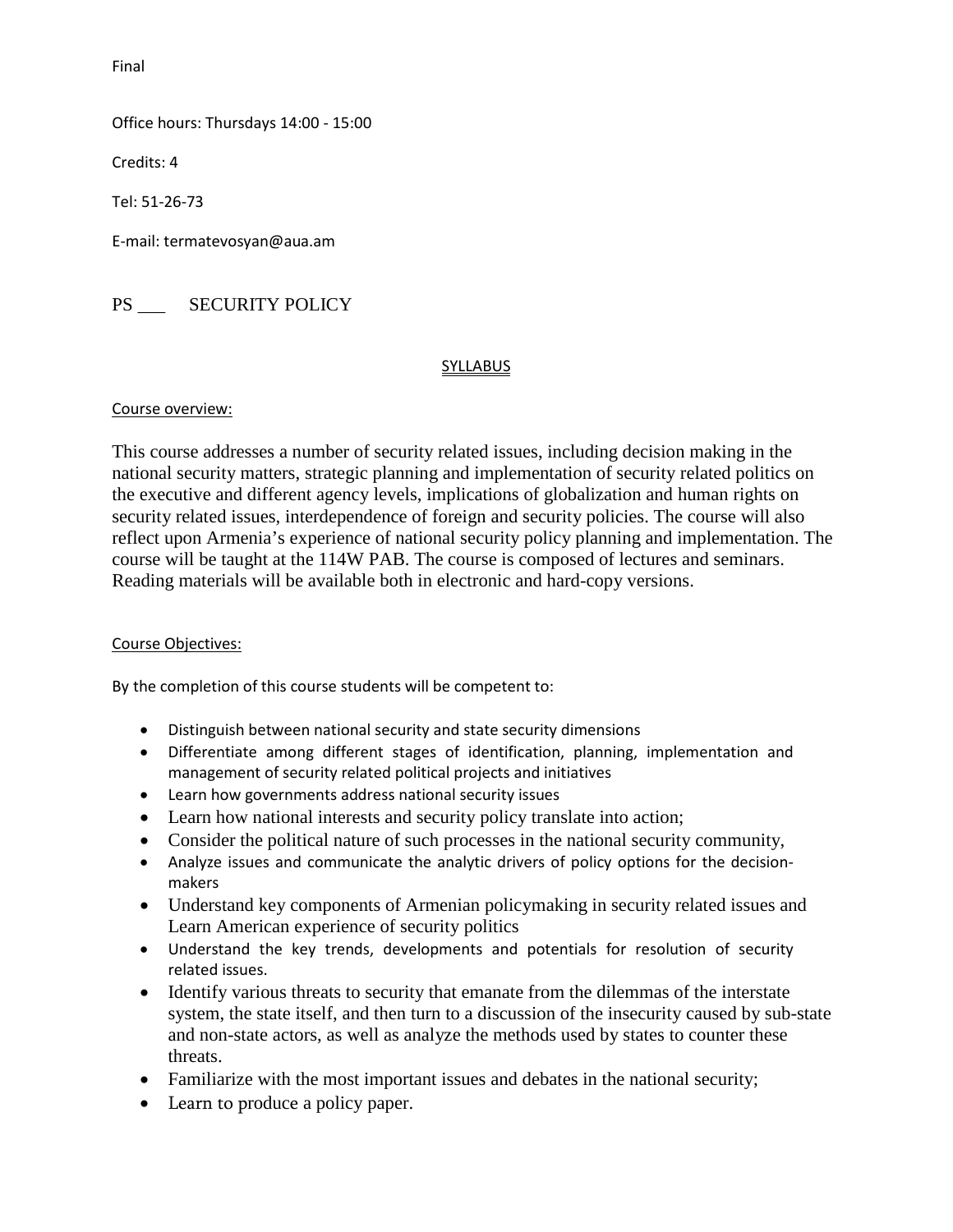#### Course organization and requirements:

You are required to prepare thoroughly for class discussions through careful reading of the required texts. The class will be divided into groups. All other assignments assume that you will be reading carefully the assigned texts below. For each week, you will be asked to read scholarly material, which (with the exception of the first week) should be completed by the class in which they are to be discussed. No assignment is as important for your progress in this class as reading. We will also be engaged in critical discussion in each class so please keep up with the readings.

#### a) Attendance (15 % of grade)

 Attendance at lectures is required and roll is taken at the beginning of every class. Lectures will not reiterate the readings; they will be devoted to providing contextual information essential for assessing the readings, and for preparing exam. Four absences would automatically cut 10 % of grade. More than five absences would automatically mean a failure in the course.

#### b) Participation (10 % of grade)

Weekly presentations are intended to clarify and consolidate the previously taught material. During our seminars and class discussions you should pose and attempt to answer the analytic questions, using, or even disputing, the appropriate evidence from the lectures as well as from the readings required for the course. Those who attend regularly but who do not participate in class discussion can expect to get no more than an average grade. Without active participation your education will be severely impaired, so please take your fellow classmates and your own development seriously by participating actively.

#### c) Paper and Quiz (35 % of grade)

You will be asked to write 1 home-take paper of 5 to 6 pages long (15 %) and 2 quiz-tests (10 % each). The paper and the quiz will respond to/reflect main topics outlined in this syllabus. The due date for the paper is Feb.  $2^{nd}$  and the dates for the quiz-tests are Februaru 21st and March  $2^{nd}$ . Late submission of mid-term paper will NOT BE ACCEPTED unless you have an excuse from the Dean's Office.

#### d) Final Exam (40 % of grade)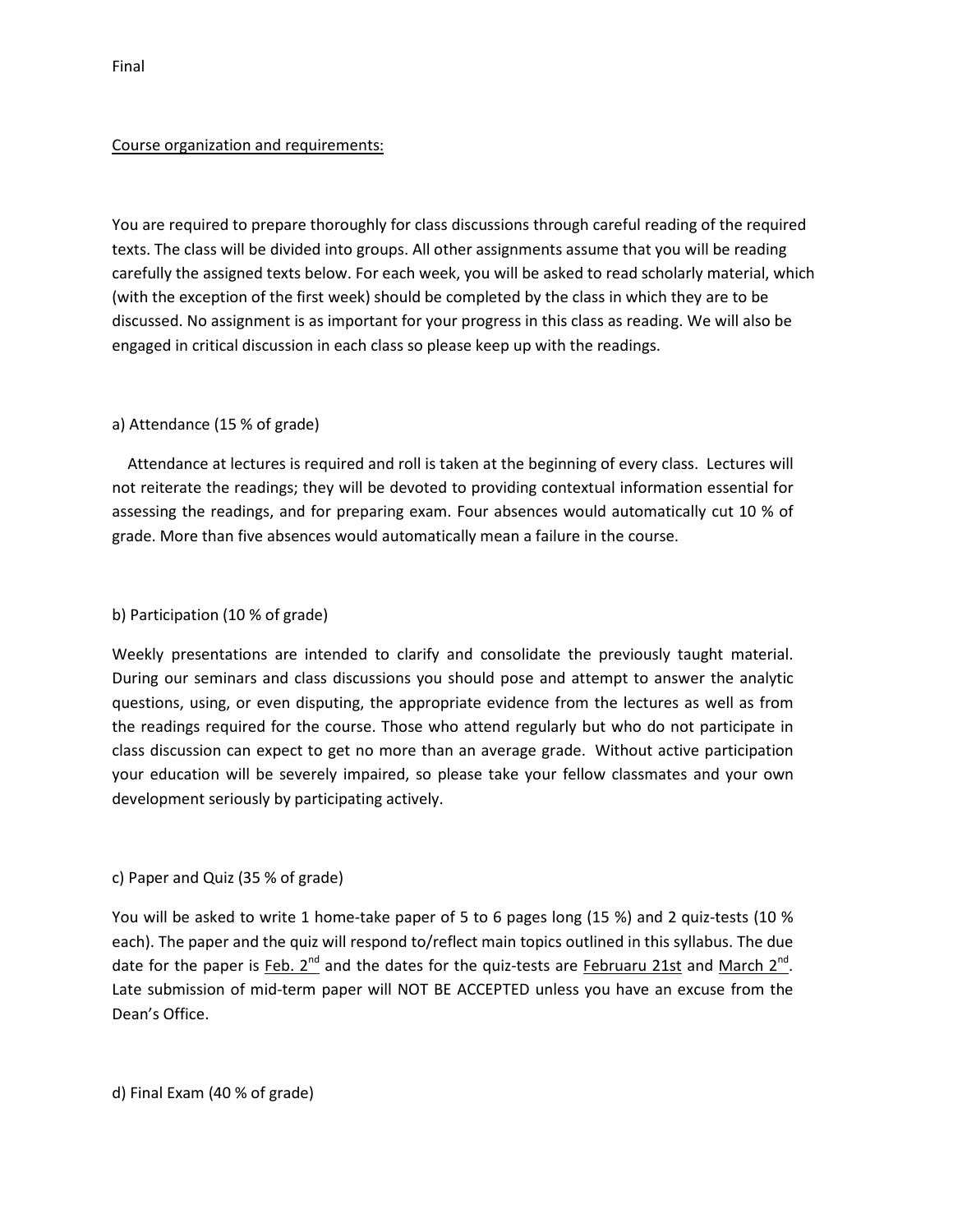#### Course structure:

#### January 10 - *Introduction to the course: Conceptual dimensions*

Stephen Walt, The Renaissance of Security Studies, *International Studies Quarterly*, v.35/2, 1991, pp. 211-240

#### January 12 - *Defining Security*

#### Required reading

David Baldwin, Security Studies and the End of the Cold War, *World Politics*, v.48/1, 1995, pp. 117-141 Richard Betts, Should Strategic Studies Survive?, *World Politics,* v. 50/10, 1997, pp. 7-34 Roland Paris, *Human Security: Paradigm Shift or Hot Air?*, *International Security,* v. 26/2, 2001 Jessica Tuchman Mathews, "Redefining Security," *Foreign Affairs*, v.68/2, 1989, pp. 162-177

#### Recommended

Bernard Brodie, Strategy as Science, *World Politics,* v.1, 1949

Barry Buzan, New Patterns of Global Security in the 21st Century, *International Affairs*, v. 67/3, 1991

Steven Miller, International Security at Twenty-five: From One World to Another, *International Security*, v.26/1, 2001

January 17 - *National Security Identity and Security Culture* Peter Katsentsein, *Culture of National Security*, pp. 8-43

January 24 - *Strategic* T*hinking & Strategic* P*lanning* Lawrence Freedman, *The Transformation of Strategic Affairs 595*, Adelphi Paper 379, 2006,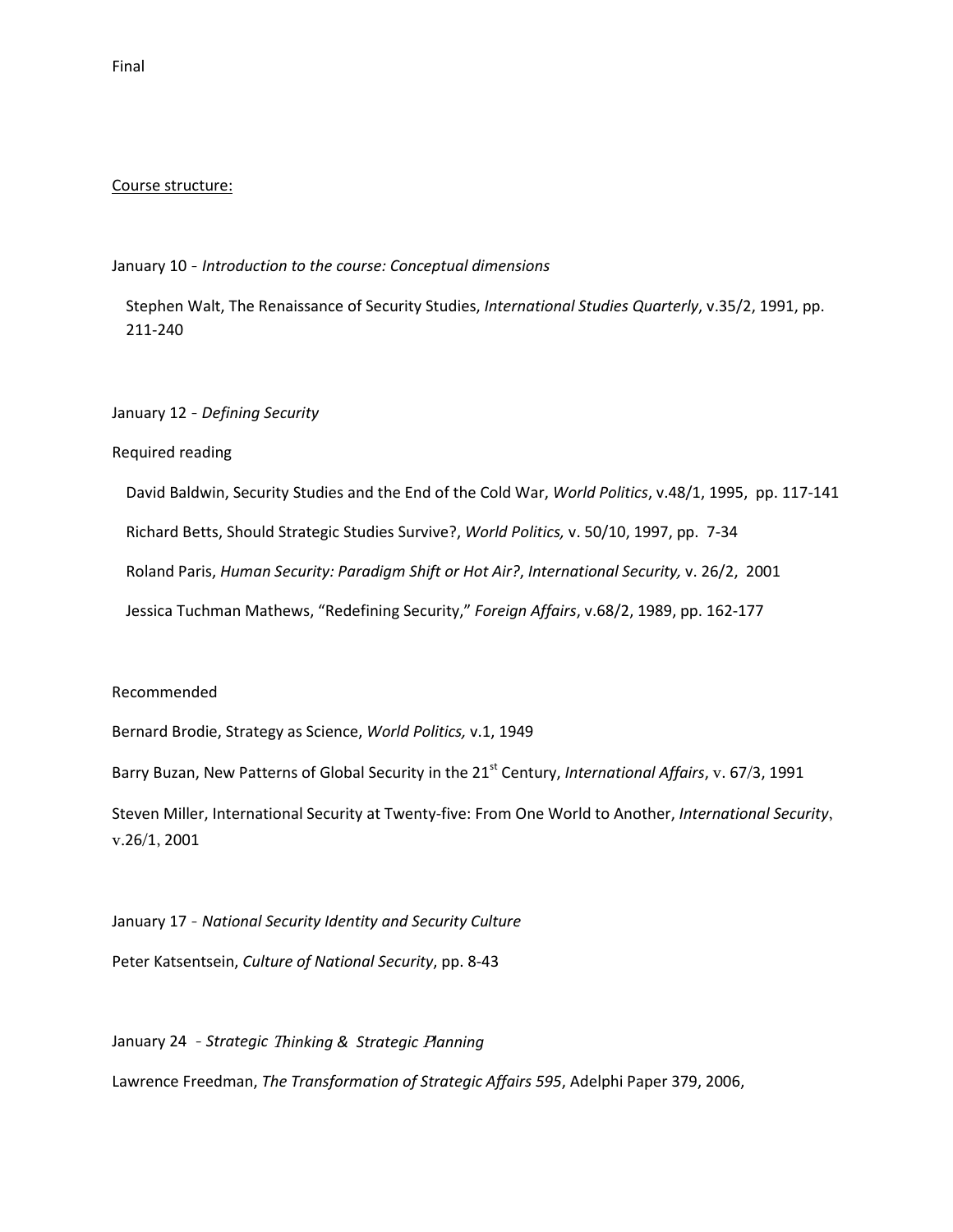January 26 - *National Security Documents*

Theodore C. Sorensen, Rethinking National Security, *Foreign Affairs*, v.69/3, 1990, pp. 1-18

Article Bakshi, Jyotsna(2000)

'Russia's national security concepts and military doctrines: Continuity and

change', Strategic Analysis, 24: 7, 1267 — 1284

Israel's National Security and the Myth of Exceptionalism Author(s): Gil Merom Source: Political Science Quarterly, Vol. 114, No. 3 (Autumn, 1999), pp. 409-434

Comparative analysis of National Security Documents of South Caucasian States

NS Concepts of Georgia & Azerbaijan, NS Strategy of Armenia

Vahram Ter-Matevosyan, NS Concepts of Georgia & Azerbaijan, Journal of East European and Black Sea Studies, v. 12, 2011

January 31 - *Review of Nationial Security Documents*

Sapolsky, Gholz & Talmadge, *US Defense Politics: Origins of Security Polic*y, pp. 43-60

Վահրամ Տեր-Մաթևոսյան, Ազգային անվտանգության ռազմավարության վերանայման հեռանկարները, <<Հայկական բանակ>> գիտական-ակադեմիական հանդես, 2010, h. 15, թիվ 3/65, էջ 70-77

February 2

Quiz test

February 7 - *Decision-making and organizational theories in Security Politics: Comparing US and Armenian cases*

Gabriel Marcella, National Security and the Interagency Process: Forward into the 21st Century, *Organizing For National Security*, ed. Douglas T. Stuart, 2000, pp. 163-195

Constantine Menges*,* Improving National Security Decision-making, *Organizing For National Security*, ed. Douglas T. Stuart, 2000, pp. 195-209,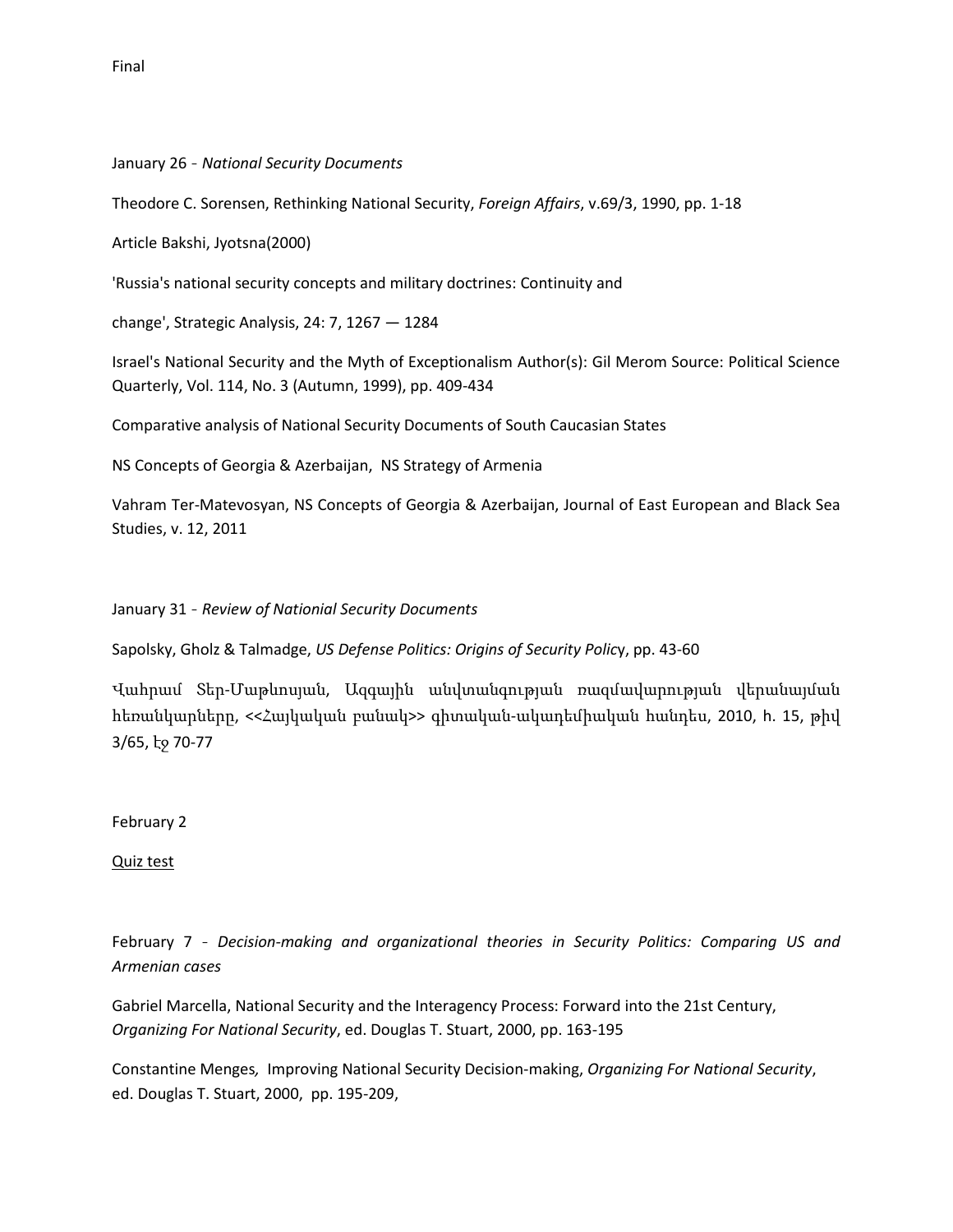Vahram Ter-Matevosyan, Reforming Armenia's National Security Politics, unpublished policy research paper, NUPI, 2010

February 9 - *Military Doctrine and Planning:*

A.Millet and W Murray, The Effectiveness of Military Organizations, In Millet and Murray, eds., *Military Effectiveness*, v. 1, Boston: Allen and Unwin, 1988

C. Williams, *Holding the Line: US Defense Alternatives for the 21st Century*, Boston: MIT Press, 2001

T. Dupuy, *The Evolution of Weapons and Warfare*, New York: DaCapo, 1984

Stephen Biddle, Victory Misunderstood: What the Gulf War tells us about Conflict in the Future, International Security, v. 21/2, 1996

February 14 - *National Security Council*

Interfurth & Johnson, Fateful Decisions: Inside the National Security Council, 2004

George and Rishikof, The National Security Enterprise: Navigating the Labyrinth, 2011

February 16 - *Human Rights and National Security* 

Coel & Dempsey, Terrorism and the Constitution: Sacrificing Civil Liberties in the Name of National Security, 2006, pp. 173-218

February 21

Quiz test

February 23 - *National security & homeland security/defense*

Sapolsky, Gholz & Talmadge, *US Defense Politics: Origins of Security Polic*y, pp. 145 – 157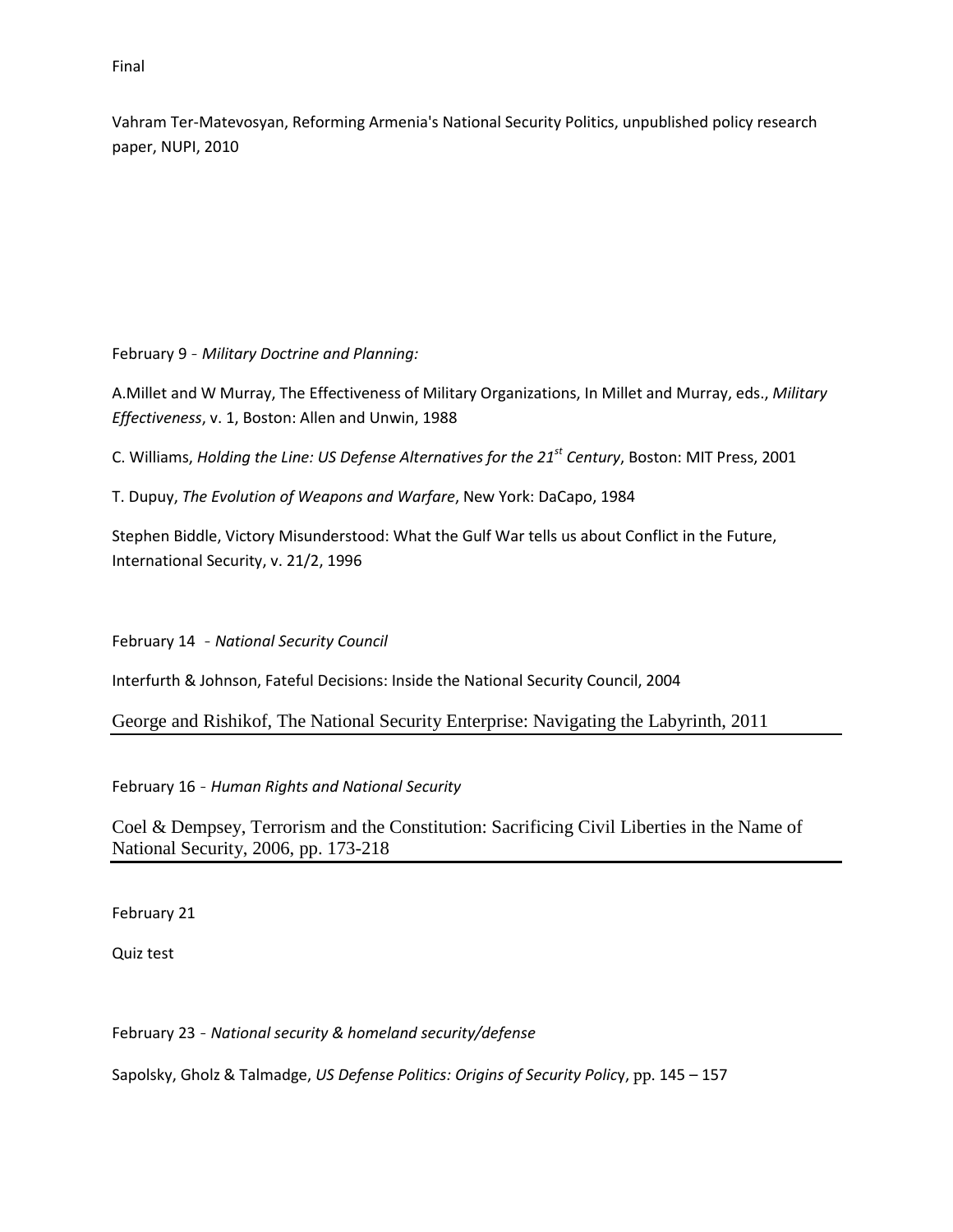Buzan & Waever, Regions and Powers: The Structure of International Security, pp. 397-436

February 28 - *Security and the International System: The Changing Environment*

Donald M. Snow, National Security for a New Era: Globalization and Geopolitics. New

York: Pearson Education, Inc, 2007, 2nd , edition, pp. 1- 156.

Mark M. Lowenthal, Intelligence: From Secrets to Policy. Washington, D.C.: CQ Press,

2006, 289 p.

Stan A. Taylor, "The Role of Intelligence in National Security," in Alan Collins, ed.,

Contemporary Security Studies. New York: Oxford University Press, 2007, pp.248-269.

March 1

Quiz test

March 6 - *Writing policy papers*

Young – Writing Effective Public Policy Papers: A Guide to Policy Advisers in Central and Eastern Europe

March 8 - *Globalization and security* 

Robert G. Patman, Globalization, The End Of The Cold War, And The Doctrine Of National Security, pp. 3- 30

March 14 - *Civil-Military Relations*

Samuel Huntington, The Soldier and the State, Harvard: Harvard University Press, 1957

Morris Janowitz, The Professional Soldier, New York: Free Press, 1960,

Michael Desch, Civilian Control of the Military, Baltimore: Johns Hopkins University Press, 1999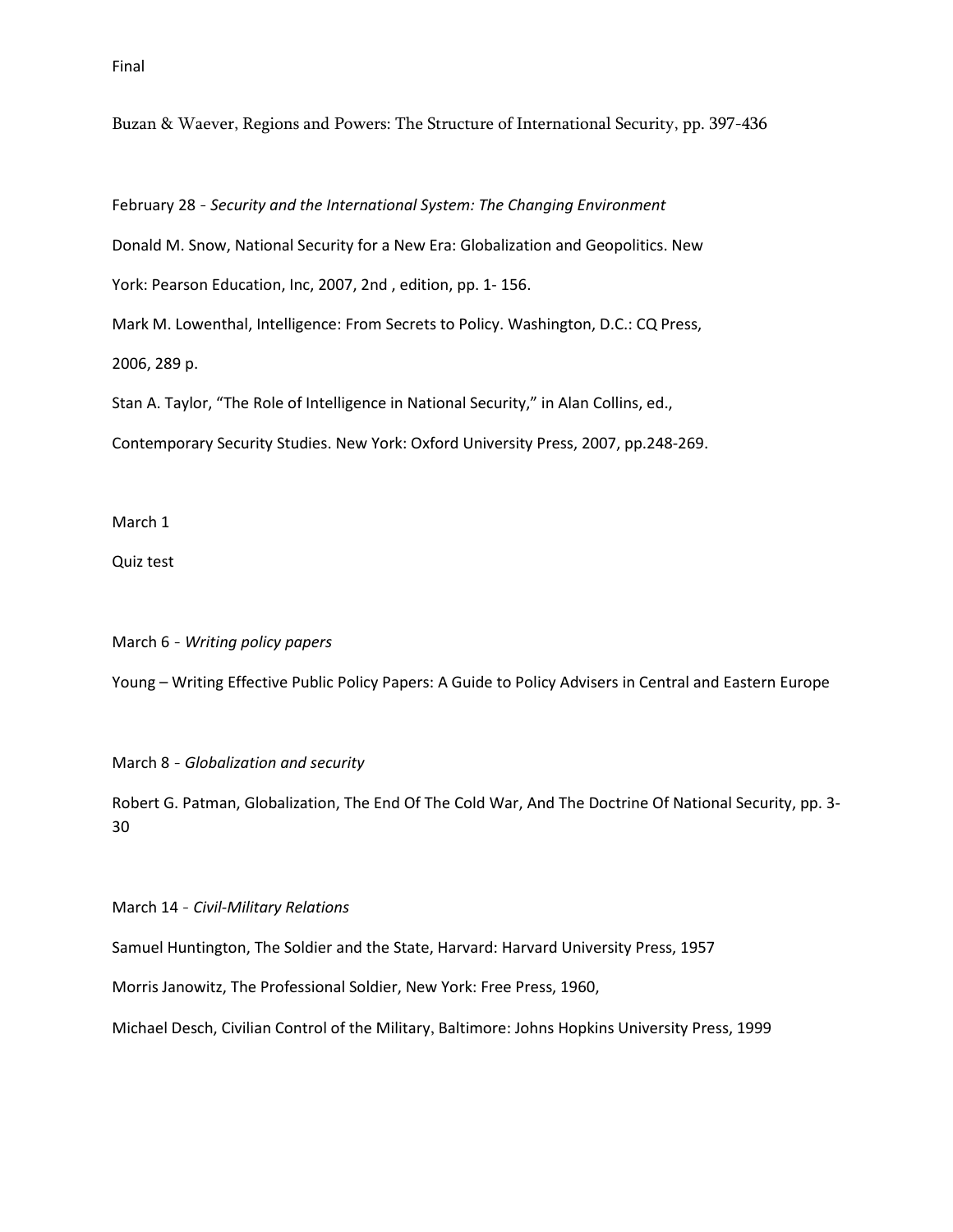March 16 - *Future of national security* 

# Analyzing Future Complex National Security Challenges within the Joint, Interagency, Intergovernmental and Multinational Environment, Proteus Futures Workshop: 22–24 August, 2006

March 23

Final exam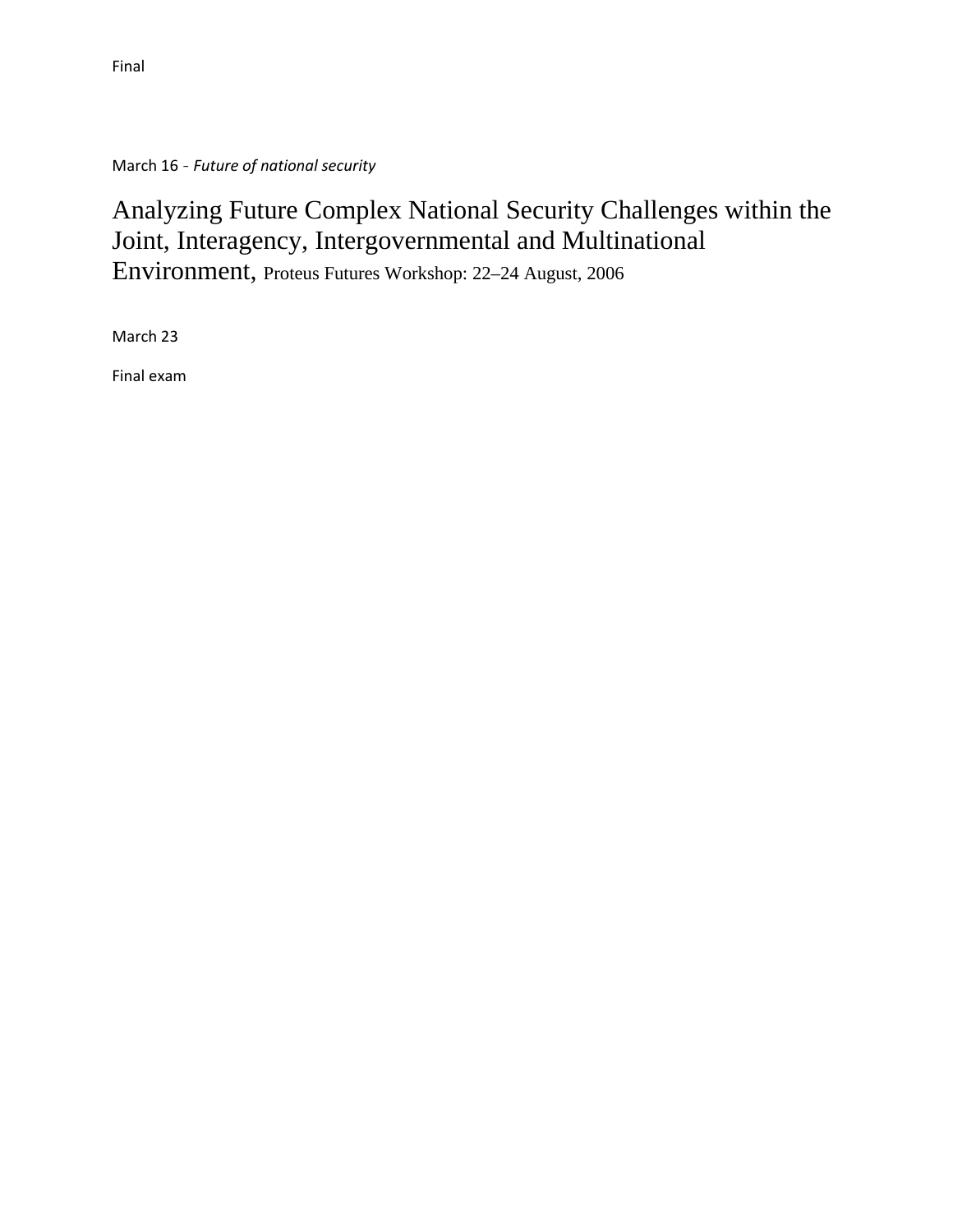# **Appendix C Course Proposal and Modification Form**

Academic Program: PSIA

Course No. PS 362/3 Course Name: Master's Essay/Internship Report Check if New:

**Nature of Change:**

Administrative: X Substantive: X Degree requirement change:

*For further information change classification, refer to the Course Proposal and Modification Process.*

The Sponsoring Department should attach a Report and any supporting documents with the following information:

(1) Proposed Change (for new or modified courses attach a description):

(2) Rationale for Change:

(3) Procedural History (Describe key steps and dates in consultative process within the Sponsoring Program for the proposed change).

Decision of the Curriculum Committee for further action:

| Approved? |  |
|-----------|--|
|           |  |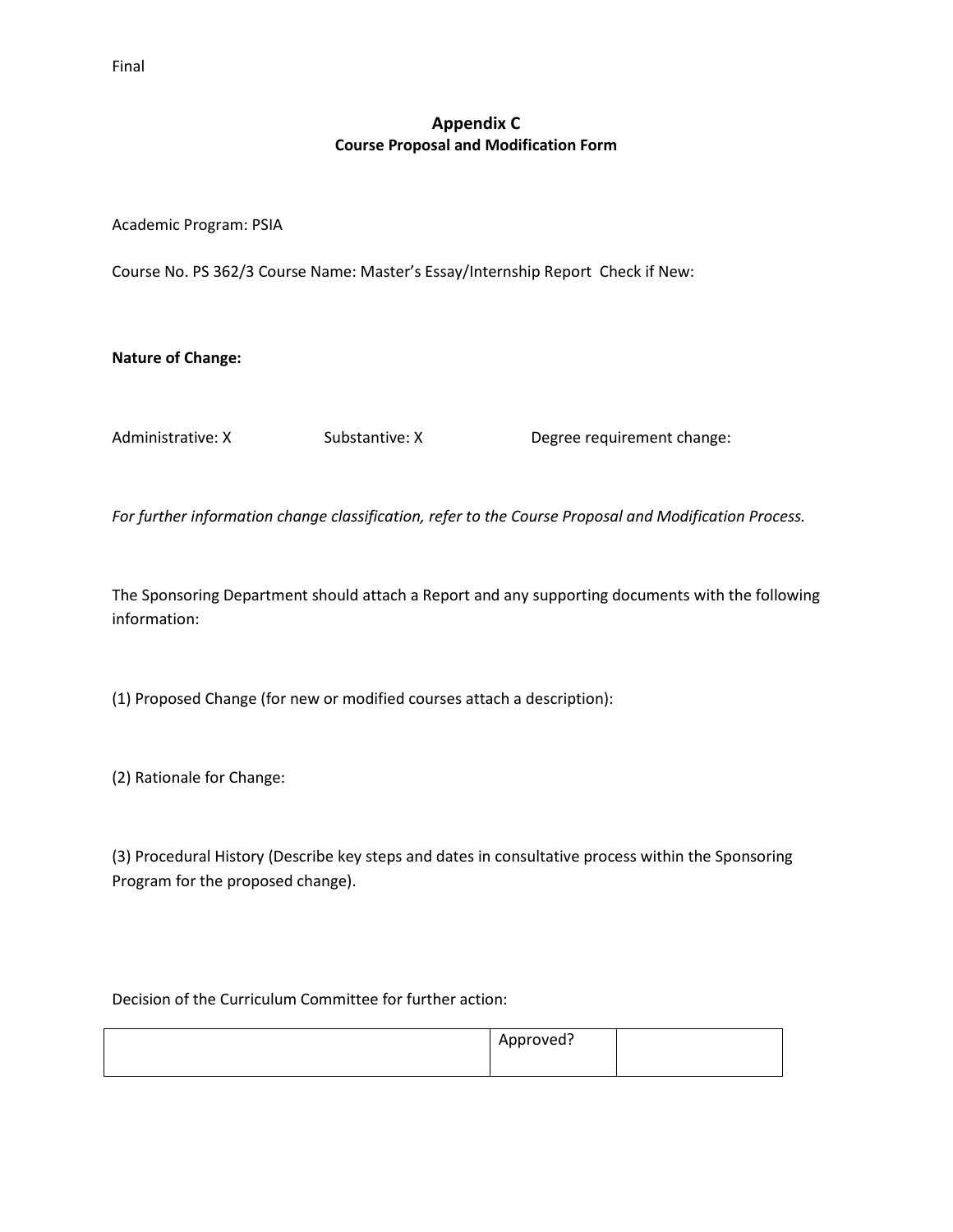| . .<br>v |  |
|----------|--|
|----------|--|

|                                                | Yes | <b>No</b> | Date        |
|------------------------------------------------|-----|-----------|-------------|
| If approval of Curriculum Committee required:* | x   |           | Nov 16 2011 |
| If Faculty Senate Approval required:           |     |           |             |
|                                                |     |           |             |

Upon completion of action by the Curriculum Committee, deposit this form with the Provost.

\*If not approved by Curriculum Committee, the Curriculum Committee will provide a written rationale for its decision.

Report for above: to split PS362 (Internship – currently 6 hours) or PS363 (Master's Essays - currently 6 hours) into a 2 unit course (Capstone Design - PS361) and reducing the Internship and Masters Essays courses to 4 units (PS362 and PS 363).

PSIA is going to pilot offering this six hour, ungraded course (the capstone, either PS362 for Internship and PS363 for Master's Essays) over two-terms. Historically credits been offered only in the Spring Quarter. This results from the investigation and discussions surrounding the self study. The department faculty feels this is a necessary improvement.

This year the course will be split with a two-hour segment offered in the Winter Quarter and the remainder of the requirement offered in the Spring Quarter. The 2 unit course will be called Capstone Design (PS 361) and the remaining 4 units will be known as either the Capstone for Internships (PS362) or the Capstone for Master's Essays (PS 363).

Rationale:

There have been two difficulties with the capstone. First, the quality is in need of improvement and second, the final products tend to be submitted very late. Students need to work at development of a research design before beginning their research project (either the internship or the essay). This course will identify specific deliverables leading to the actual data collection. These will include identifying the research problem, a research question, a literature review; in short a research proposal.